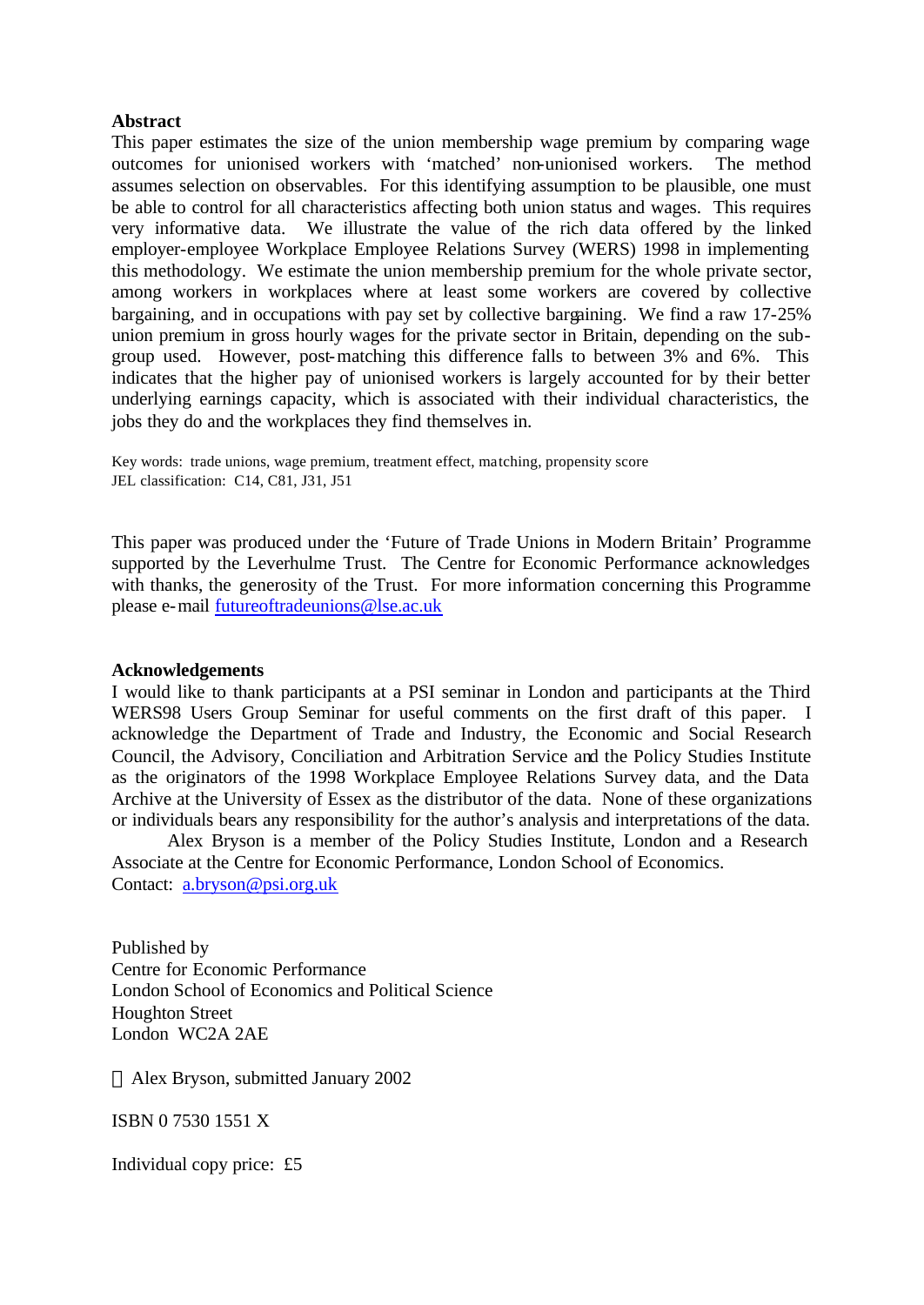# **The Union Membership Wage Premium: An Analysis Using Propensity Score Matching**

# **Alex Bryson**

# **May 2002**

| 1. | Introduction    |                                                                                                                                                       | 1  |
|----|-----------------|-------------------------------------------------------------------------------------------------------------------------------------------------------|----|
| 2. |                 | Causal Inference Through Statistical Matching                                                                                                         | 3  |
| 3. | Data            |                                                                                                                                                       | 8  |
|    | 3.1             | The dependent variable                                                                                                                                | 11 |
| 4. |                 | <b>Empirical Implementation of Matching</b>                                                                                                           | 12 |
| 5. | Results         |                                                                                                                                                       | 16 |
|    | 5.1             | Is the membership premium among covered employees explained<br>by members' employment in conditions where unions are better<br>able to extract rents? | 18 |
| 6. | Conclusions     |                                                                                                                                                       | 21 |
|    | Appendix Tables |                                                                                                                                                       | 25 |
|    | References      |                                                                                                                                                       | 32 |
|    |                 |                                                                                                                                                       |    |

The Centre for Economic Performance is financed by the Economic and Social Research Council.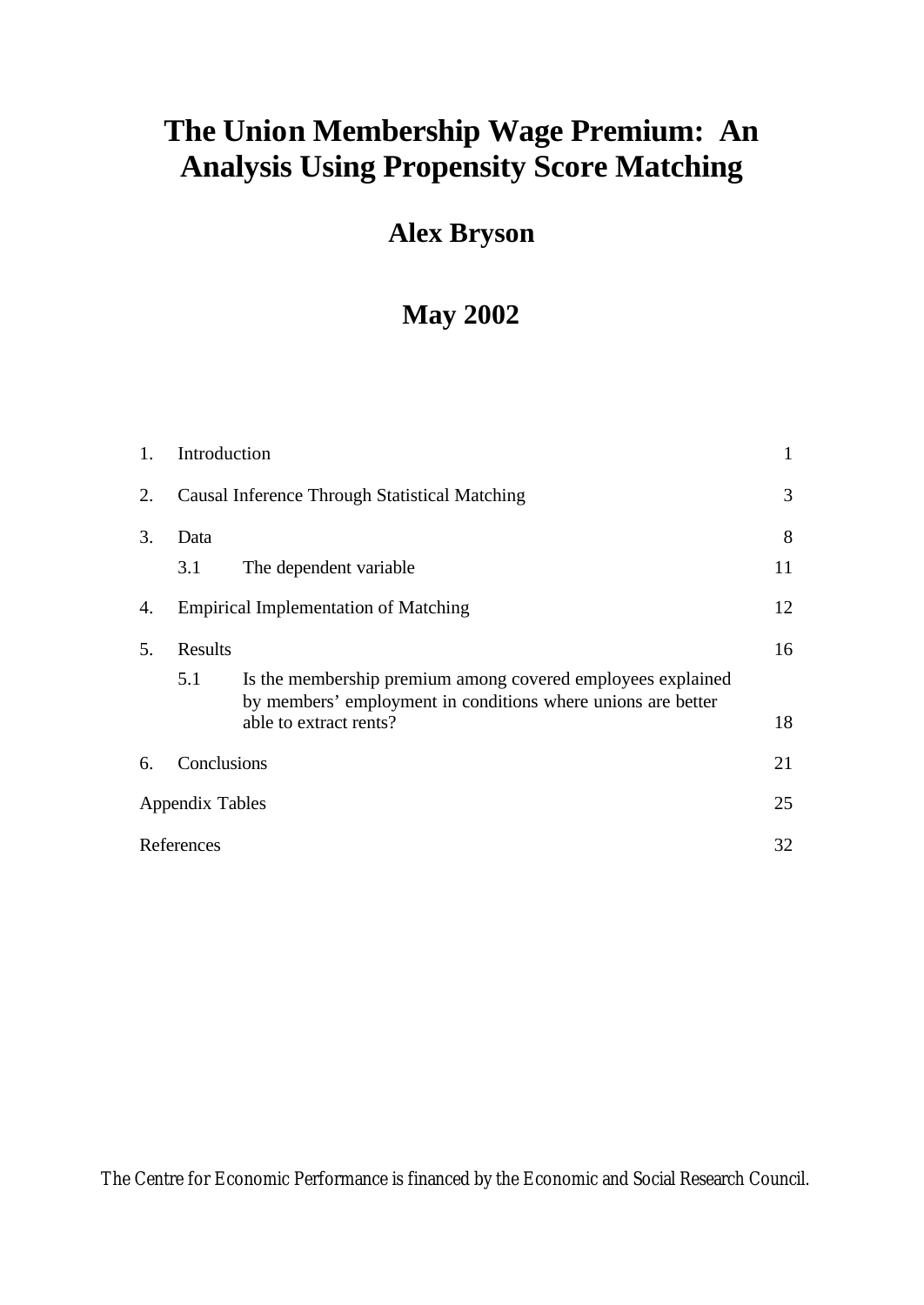# **1. Introduction**

This paper addresses the question: how much of the wage differential between union members and non-members is attributable to union membership, and how much is due to differences in personal, job and workplace characteristics across members and non-members? The question is prompted by two recent developments, one substantive, and one methodological.

The substantive development is the apparent decline in the union membership premium in Britain in the 1990s. Studies for the United States and Britain have traditionally found union members' earnings to be 10-20% higher than non-members'. However, Machin's (2001) analysis of longitudinal data from the British Household Panel Survey (BHPS), indicates that, although there was a wage gain for people moving into union jobs in the early 1990s, this had disappeared by the late 1990s. The findings complement workplacelevel analyses which indicate that, on average, there was no union wage premium in the private sector by 1998 arising from workplace bargaining coverage (Forth and Millward, 2000a) and that union-bargained pay settlements in the period 1997-98 were no higher than settlements which did not involve unions (Forth and Millward, 2000b). Our analysis contributes to the body of knowledge about the size of the union membership premium by the late 1990s.

The methodological development is the advent of new data and relatively new estimation techniques permitting a fresh look at the nature of the union wage premium. The membership differential is often attributed to the rent-seeking behaviour of unions who, through negotiation with employers, are able to procure a wage premium for their members. However, studies also find a membership premium even among workers whose pay is set through collective bargaining ('covered workers'). In explaining this phenomenon, some have argued that employers may conspire to pay lower wages to covered non-members than to members in return for union co-operation, since this may increase the size of the surplus to be shared between workers and the firm (*eg.* Blakemore *et al*., 1986). However, even if this sort of collusion occurs in some cases, it seems unlikely that this could account for the size of membership differentials identified in the literature. Since there appear to be no obvious mechanisms by which members should command higher wages than non-members other than coverage, the membership premium may be accounted for by unobserved differences between members and non-members which boost members' relative earnings. Biases in

1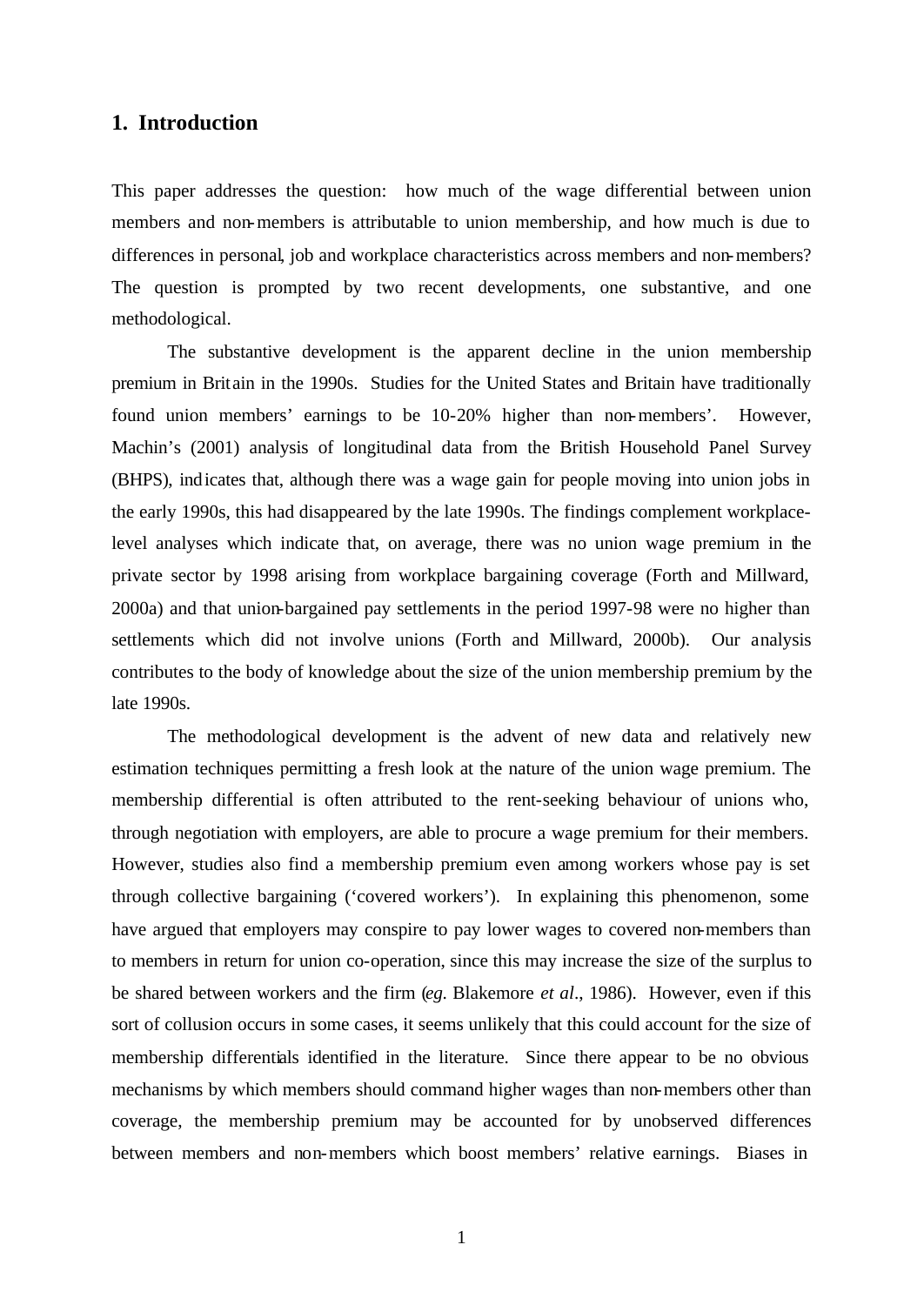estimates of the union membership premium may be accounted for by data deficiencies and, in particular, the paucity of employer controls in the household and employee data sets often used to generate them. For instance, the membership premium among covered workers could be explained if the union differential is positively correlated with union density since the conditional probability of high density given membership is higher than that given coverage. We address this deficiency in employer controls with linked employer-employee data in the Workplace Employee Relations Survey 1998 (WERS). As well as information on individual employees' union membership, WERS contains rich information on the employer, including pay bargaining arrangements at workplace and occupational level.

A second possible source of bias in the estimates of union membership effects on wages is the potential endogeneity of union status if membership is governed by a selection process. Following Farber (2001), there are two possible selection processes. The first is 'worker choice' in which workers only choose membership if the union wage is greater than the wage available to the individual outside the union. It is often assumed that workers with a lower underlying earning capacity have more to gain from membership than higher quality workers, in which case this selection process will understate the union wage premium. The second selection process arises through 'queuing' since not all workers desiring union employment can find union jobs (see Bryson and Gomez, 2002 for empirical validation of this model in Britain). Under this model, union employers may choose the best of the workers among those desirous of a union job. This employer selection implies a positive bias in the union premium but, a priori, it is not clear whether this bias is greater or less than the negative bias implied by worker selection. Either way, if there is endogenous selection the membership mark up estimated using standard cross-sectional regression techniques 'can be interpreted as the average difference in wages between union and non-union workers, but it can not be interpreted as the effect of union membership on the wage of a particular worker' (Farber, 2001: 11). Causal inference is problematic because, where workers who become members differ systematically from those who do not become members in ways which might affect their earnings independent of membership, we can not infer the non-union wage for union members simply by comparing union members' wages with those of non-members. In the literature for the United States, the problem of selection bias is usually tackled by modelling union status determination simultaneously with earnings and estimating an econometric model that takes account of the simultaneity. This usually involves a Heckman estimator where the earnings function and union status determination function are assumed to have errors that are jointly normal. This technique relies on untestable exclusion restrictions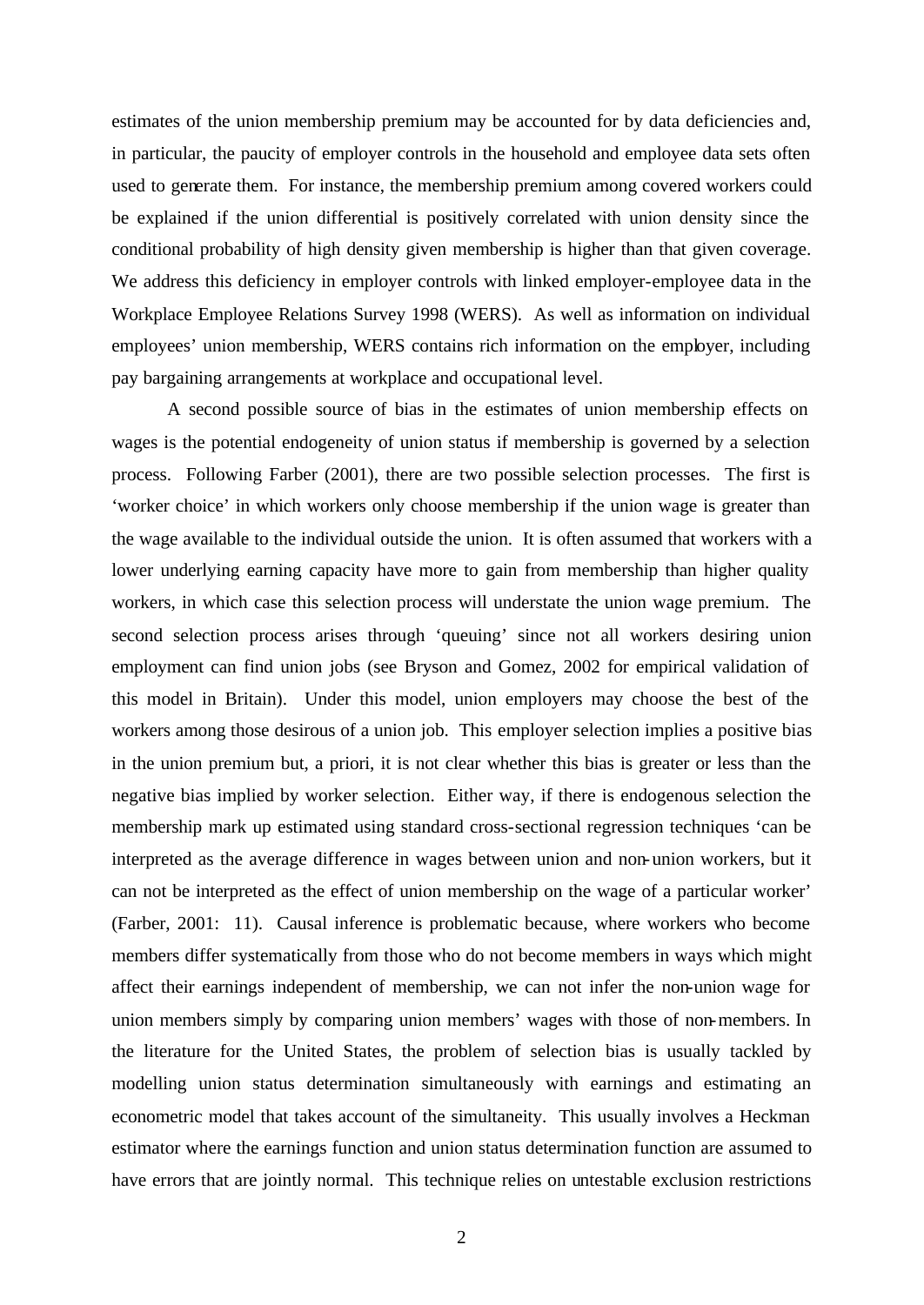whereby variables assumed to affect union status have no direct effect on earnings. In his review of the literature, Lewis (1986) concluded that, because of these arbitrary functional form assumptions and untestable exclusion restrictions, results from these studies were unreliable. Until recently, the selection problem was usually ignored in the British literature (Andrews *et al.*, 1998, review this literature). Using panel data for the first half of the 1990s, Hildreth (1999) accounts for selection into union membership using fixed effects estimation and finds a large but declining membership premium among covered workers. However, Booth and Bryan (2001), using the richer employer controls available in WERS, also account for endogenous selection into membership and find no membership premium in  $1998$ .<sup>1</sup>

Our analysis takes a different approach. We use a semi-parametric statistical matching approach known as propensity score matching (Heckman *et al*., 1999) to compare wage outcomes for unionised workers with 'matched' non-unionised workers to infer the causal effect of union membership on wages. The method avoids the need for functional form assumptions and reliance on exclusion restrictions. However, as with all non-experimental estimators, causal inference relies on an untestable assumption. In this case, the assumption is that the selection process is captured with observable data. For this key identifying assumption to be plausible, one must be able to control for all characteristics affecting both union status and wages. This requires very informative data. We illustrate the value of the rich data offered by the linked employer-employee Workplace Employee Relations Survey (WERS) 1998 in implementing this methodology.

The remainder of this paper is set out as follows. Section 2 introduces the propensity score matching method. Section 3 describes our data. Section 4 describes the empirical implementation of matching. Section 5 presents results and Section 6 concludes.

# **2. Causal Inference Through Statistical Matching**

 $\overline{a}$ 

To establish whether the union membership wage premium is due to membership, or is due to systematic differences in personal, job and workplace characteristics across members and non-members, we need to isolate the causal effect of union membership on wages. Let us

 $1$  They use two methods to tackle endogenous selection. The first method involves substituting a predicted probability of union membership for actual membership status in the wage equation. The second method takes the generalised residuals from a probit estimation of union membership and adds them to the wage equation, along with some instruments that are hypothesised to affect membership but not the unobserved determinants of wages.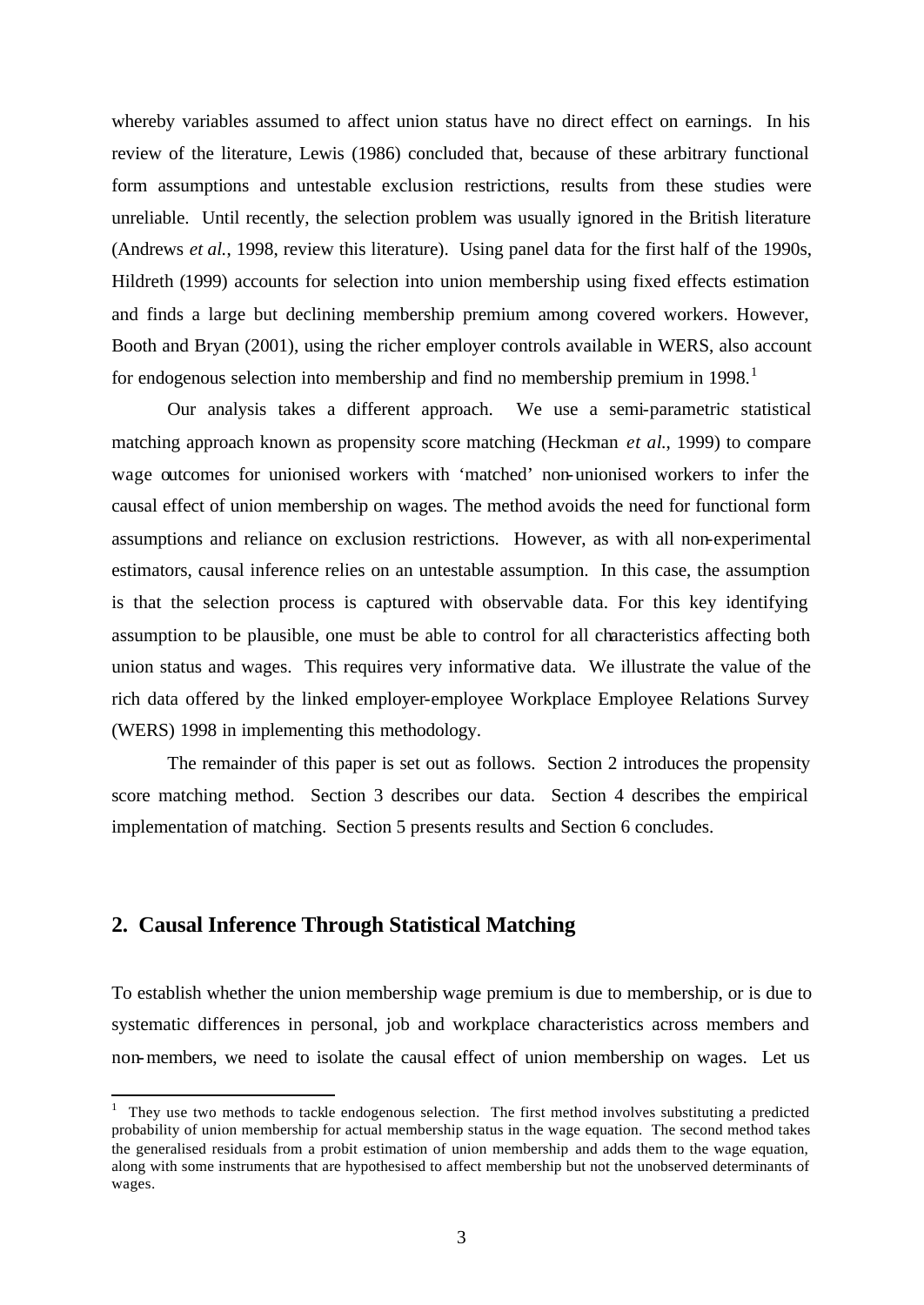conceive of union membership as if it were a 'treatment' that the individual receives. We wish to evaluate the causal effect of this treatment (treatment *1*) relative to non-membership (treatment  $0$ ) on an outcome variable, *Y*, gross earnings. Let  $Y_1$  be earnings if the individual received treatment 1 (that is, where the individual is a union member) and  $Y_0$  be the earnings that would result if the same individual received treatment 0 (non-membership). Let us denote the binary indicator of the treatment actually received as  $D \in \{0,1\}$ , while *X* is a set of attributes which are not affected by the treatment (demographic, job and workplace-related).

The effect of treatment 1 on individual *i* as measured by *Y* and relative to treatment 0 is:

 $(1)$   $? = Y_{1i} - Y_{0i}$ 

which is simply the difference between the individual's potential outcome if 'exposed' to membership and the individual's potential outcome from non-membership. To estimate the impact of membership on members' earnings, it is necessary to know what the outcome would have been if the individual had *not* been a member. The problem is that we can not observe the counterfactual, namely the outcome which would have resulted if an individual had made an alternative choice (that is, if members had chosen non-membership, and *vice versa*). Either  $Y_{1i}$  or  $Y_{0i}$  is missing for each *i*. Thus our problem is one of estimating missing data. This counterfactual cannot be inferred directly from the outcomes of nonmembers since they are likely to differ substantially in their characteristics from members.

To overcome this selection problem, researchers must choose from a range of evaluation methods, the choice being determined by a number of factors including the richness of the data and the nature of the treatment. Because it is impossible to observe the individual treatment effect, each method relies on generally untestable assumptions to make causal inferences (Holland, 1986). In order to identify individual treatment effects, it is necessary to make very strong assumptions about the joint distribution of  $Y_{1i}$  and  $Y_{0i}$ . However, the *average* treatment effect at the population or sub-population level can be identified under generally less stringent assumptions, some of which are set out below. Among the parameters that only depend on the marginal distributions of  $Y_{1i}$  and  $Y_{0i}$  is the parameter most commonly estimated and the one estimated in this paper, namely the mean impact of treatment on the treated: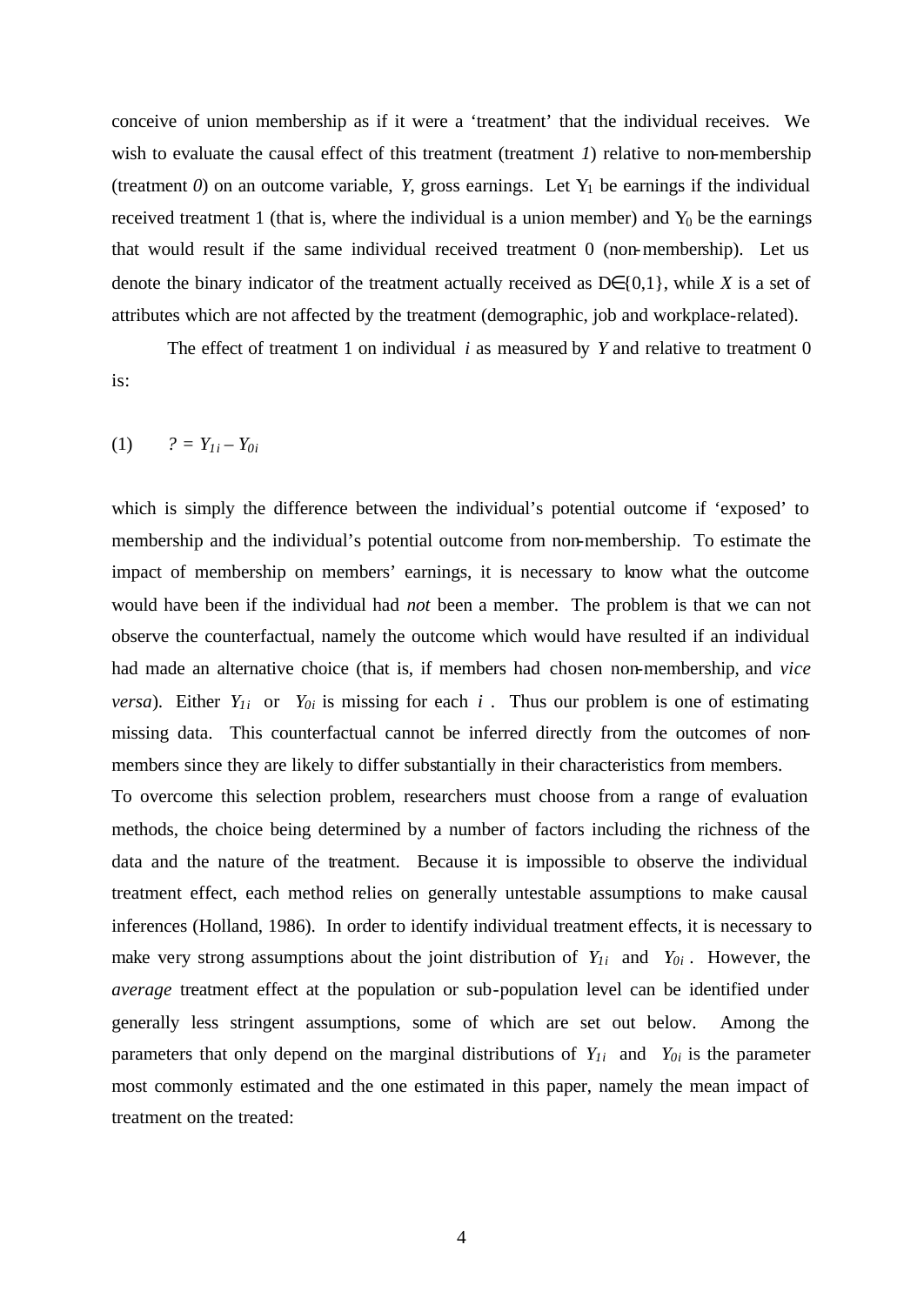(2) 
$$
q = E(Y_1 - Y_0 / D = 1, X)
$$

 $\overline{a}$ 

$$
= E(Y_1 | D = 1, X) - E(Y_0 | D = 1, X)
$$

where  $D=1$  denotes treatment (membership),  $D=0$  denotes non-treatment (non-membership) and *X* is a set of conditioning variables. In assessing the expected treatment effect for individuals who are union members, we are addressing the question of how members' earnings compare with what they would have received had they not been members, on average.<sup>2</sup>

For members we observe  $Y_I$  so that the average observed outcome for participants is an unbiased estimate of the first component of the effect of treatment on the treated  $E(Y_I \mid D)$  $= 1, X$ ). The evaluation problem arises from the term  $E(Y_0 | D = 1, X)$ . This is the mean of the counterfactual which, since it is unobservable, must be identified and estimated on the basis of some usually untestable identifying assumptions justifying the use of the observable pairs  $(Y_1, D = 1)$ ,  $(Y_0, D = 0)$ .

As noted above, members may not be a random sample of all employees. If there are systematic differences in characteristics across members and non-members that are likely to influence earnings, failure to take account of these will bias any estimate of the union membership effect on earnings. Thus,  $E(Y_I \mid D = I) - E(Y_0 \mid D = 0)$  would in general be biased for the effect of treatment on the treated. An exception is when the independence assumption  $Y_0$  ? *D* can be invoked. This is credible where the random assignment of individuals to treatment ensures that potential outcomes are independent of treatment status. In this situation,  $E(Y_0 \mid D = 1) = E(Y_0 \mid D = 0) = E(Y \mid D = 0)$  so that the treatment effect can be consistently estimated by the difference between the observed mean of the outcome variable for the treatment group and the observed mean for the non-treatment group.

In the absence of random assignment, one option is to construct a comparison group based on statistical matching. Matching estimators try to resemble an experiment by choosing a comparison group from all non-participants such that the selected group is as similar as possible to the treatment group in observable characteristics. Matching can yield unbiased estimates of the treatment impact where differences between individuals affecting the outcome of interest are captured in their observed attributes. This assumption, which is

<sup>&</sup>lt;sup>2</sup> To obtain the average treatment effect on the non-treated  $E(Y_I - Y_0 / D = 0)$  the procedure is applied symmetrically. The average treatment effect  $E(Y_I - Y_0)$  is a weighted average of the treatment effects for the treated and non-treated.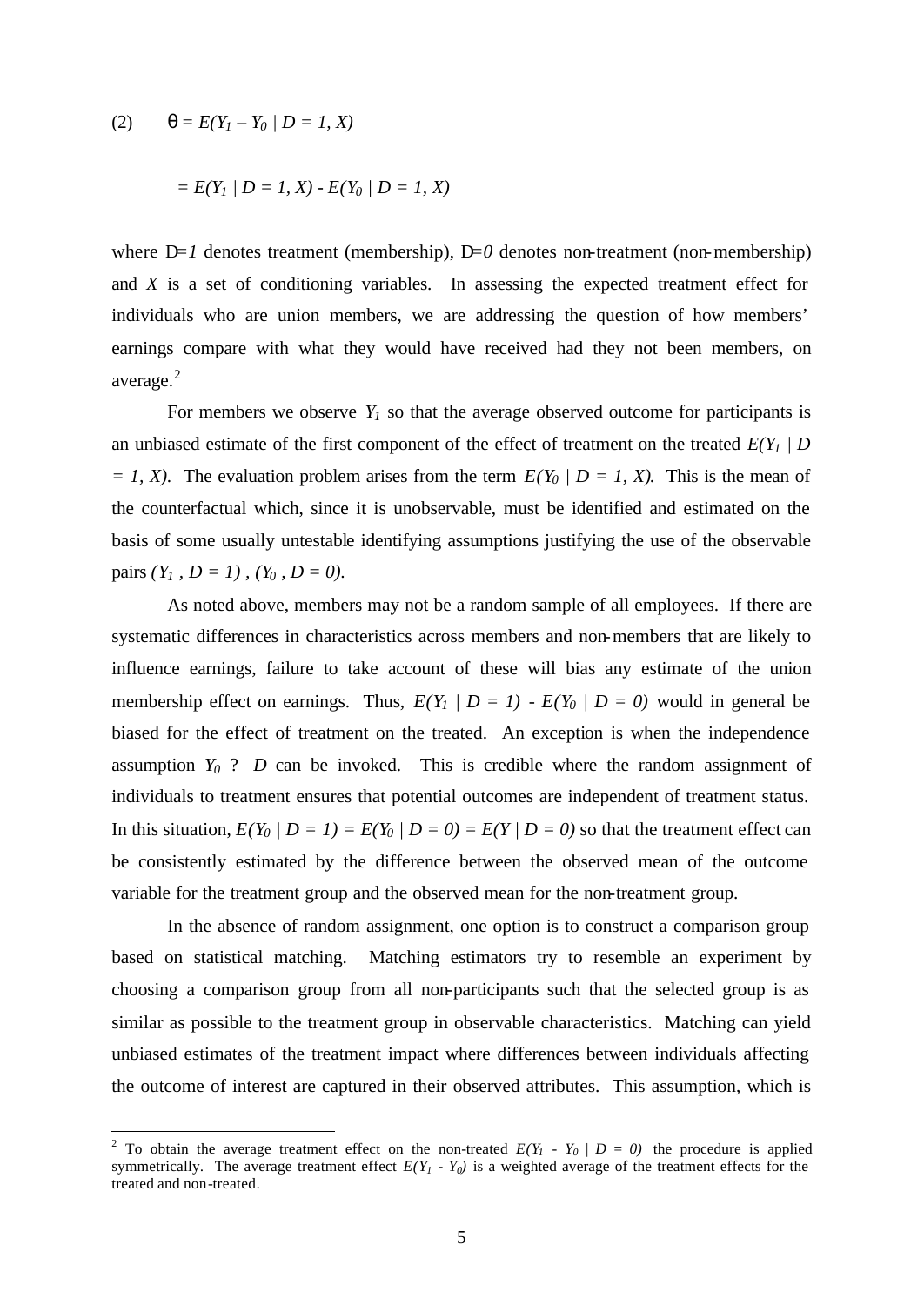often referred to as the Conditional Independence Assumption (CIA), is the key identifying assumption underpinning the matching methodology. The precise form of the CIA depends on the parameter being estimated. For the treatment on the treated parameter, the CIA requires that, conditional on observable characteristics, potential non-treatment outcomes are independent of treatment participation. Formally,

(3) 
$$
E(Y_0 | X, D = 1) = E(Y_0 | X, D = 0)
$$

Thus, CIA requires that the chosen group of matched controls does not differ from the group of treated by any variable which is systematically linked to the non-participation outcome *Y0*, other than on those variables that are used to match them. This permits the use of the matched non-participants to measure how participants would have fared, on average, had they not participated.

The plausibility of the CIA depends on the informational richness of the data since the set of *X*'s should contain all the variables thought to influence *both* participation (that is, membership) *and* the outcome (earnings) in the absence of participation. We discuss how likely it is that the CIA is met in this analysis in Sections 4 and 5.

Under CIA,

(4)  $E(Y_1 \mid D = 1) - E(Y_0 \mid D = 1)$ 

$$
= E_{x/D=1} \{ E(Y|X, D=1) - E(Y|X, D=0) \}
$$

Hence, after adjusting for observable differences, the mean of the no-treatment (potential) outcome is the same for those receiving treatment as for those not receiving treatment. This allows non-participants' outcomes to be used to infer participants' counterfactual outcomes. However, this is only valid if there are non-participants for all participants' values of *X* (this is known as the support condition):

$$
(5) \qquad 0 < Pr\left(D = 1 \mid X\right) < 1
$$

This ensures that all treated individuals have a counterpart in the non-treated population for each *X* for which we seek to make a comparison. If there are regions where the support of *X* does not overlap for the treated and non-treated groups, matching can only be performed, and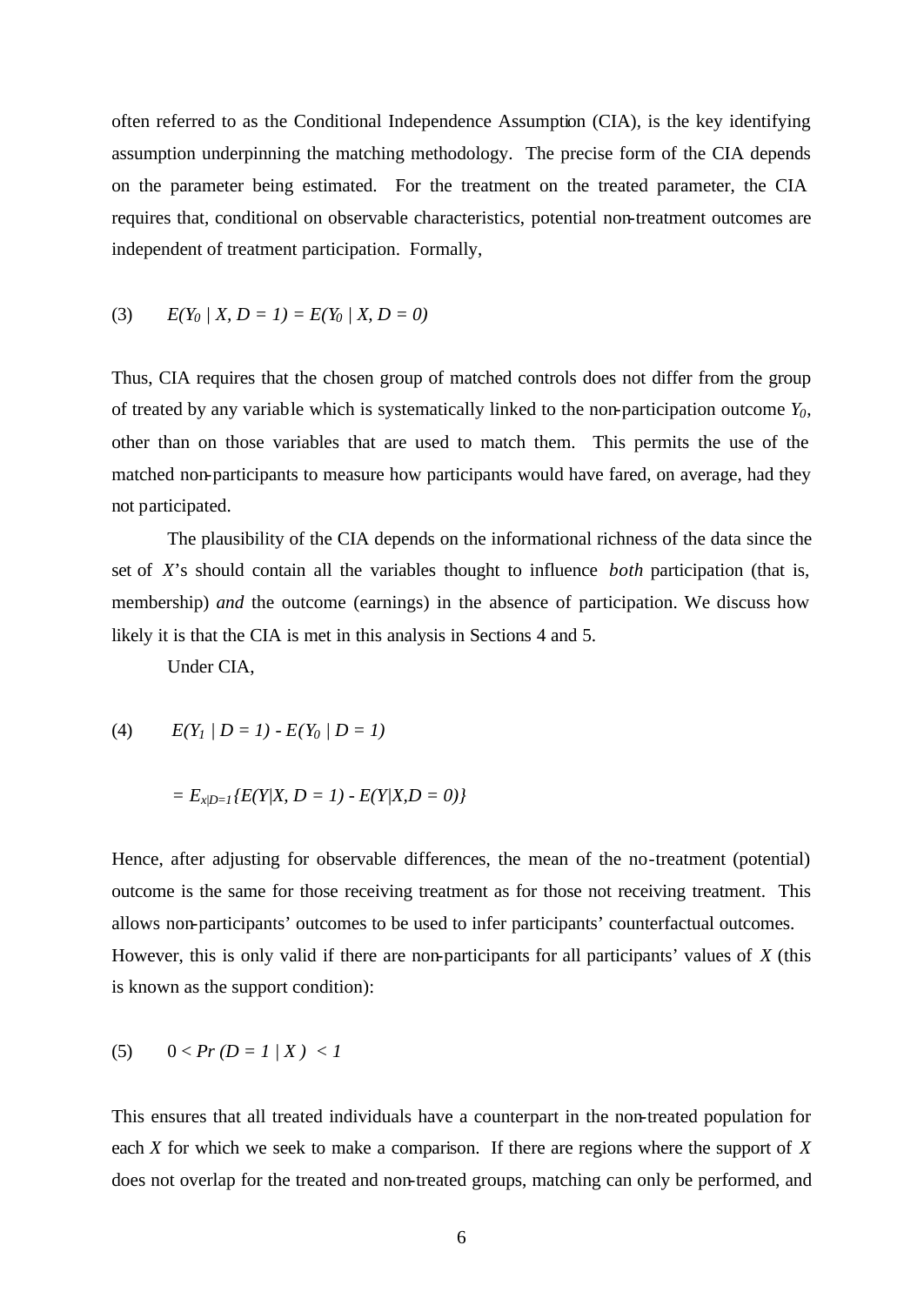the treatment parameter, *q*, retrieved, over the common support region. If treated individuals have no support in the non-treated population, they are dropped from analysis and the estimated treatment effect is redefined as the mean treatment effect for those treated falling within the common support.

Matching operates by constructing, for those participants with support, a counterfactual from the non-participants. There are a number of ways of defining this counterfactual.<sup>3</sup> Once the counterfactuals are identified, the mean impact of the programme can be estimated as the mean difference in the outcomes of the matched pairs.

A refinement to the matching approach was introduced by Rosenbaum and Rubin (1983). If the CIA is met and there is common support then:

(6) *Y<sup>0</sup>* ? *D | P(X)* for *X* in **X**

where  $P(X)$  is the propensity score, the conditional probability of participating in the programme – in our case, the probability of being a union member – given a vector of observed characteristics *X*. 4 Formally,

$$
(7) \qquad P(X_i) = Pr(D_i = 1 \mid X_i)
$$

Rosenbaum and Rubin show treatment and the observed covariates are conditionally independent given the propensity score, that is:

$$
(8) \qquad D_i ? \; X_i / P(X_i)
$$

The advantage of Rosenbaum and Rubin's innovation is that the dimensionality of the match can be reduced to one. Rather than matching on a vector of characteristics, it is possible to match on just the propensity score. This is because, as Rosenbaum and Rubin show, by definition treatment and non-treatment observations with the same value of the propensity score have the same distribution of the full vector of regressors *X*. Having matched on the propensity score, the mean impact of the programme is estimated as the mean difference in the outcomes of the matched pairs.

<sup>&</sup>lt;sup>3</sup> See, for example, Heckman *et al.*, (1997) for a comparison of alternative matching schemes.

 $^{4}P(X)$  is shorthand notation for  $P(D=1/X)$ .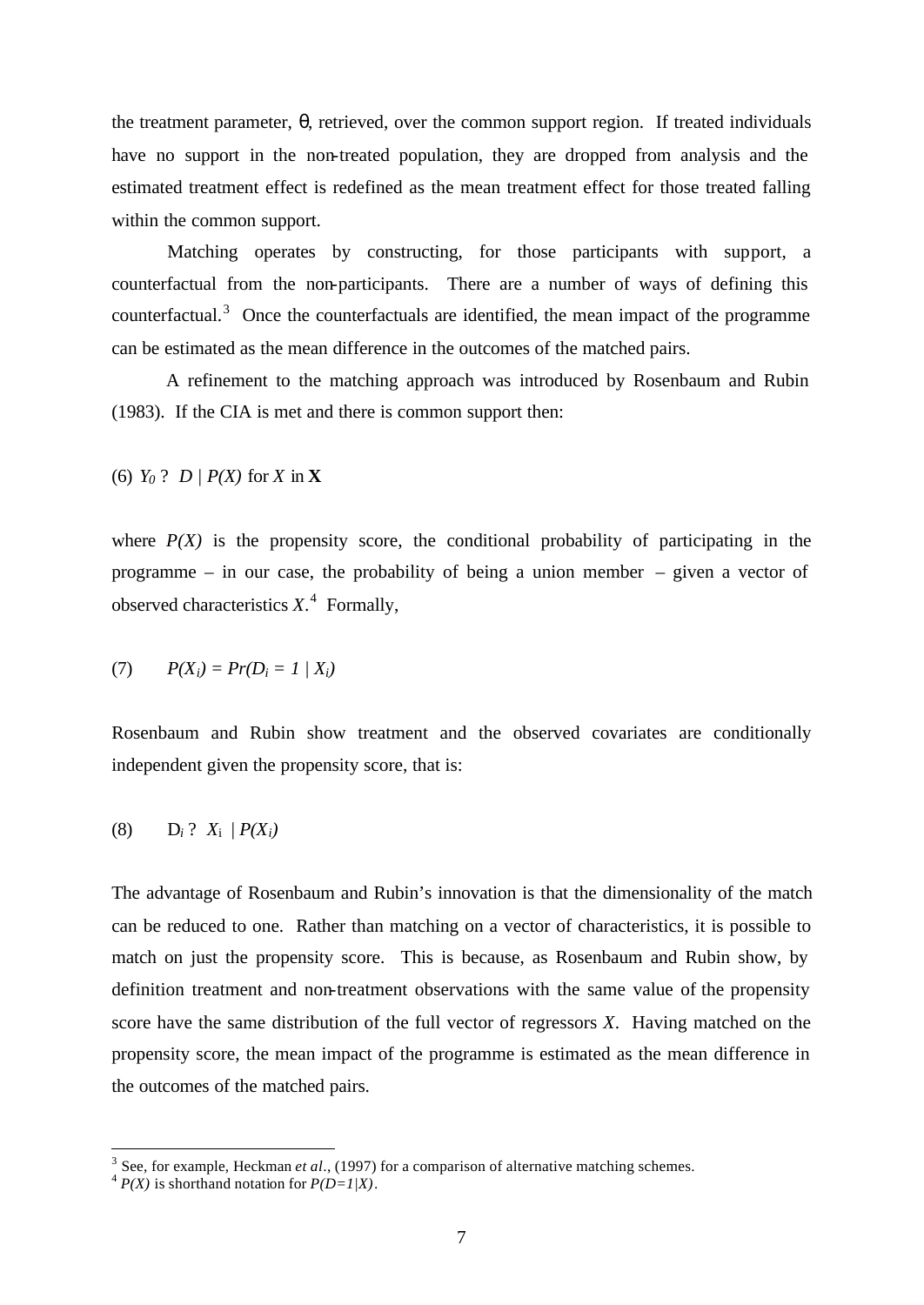If the CIA is satisfied, matching offers an attractive means of identifying the impact of union membership on earnings. The main attraction is that it is non-parametric, avoiding the need to define a specific form for the outcome equation, selection process or unobservables in either equation. In addition, it avoids extrapolation beyond the common support which occurs with simple linear estimators. Heterogeneous treatment effects are allowed for, so no assumption of constant additive treatment effects for different individuals is required. Effects for sub-groups can be estimated by running the match on sub-populations (see Section 5.1). Matching estimators also highlight the problem of common support and thus the short-comings of parametric techniques which involve extrapolating outside the common support. Matching is thus able to eliminate two of the three sources of estimation bias identified by Heckman, Ichimura, Smith and Todd (1998): the bias due to difference in the supports of *X* in the treated and control groups (failure of the common support condition) and the bias due to the difference between the two groups in the distribution of *X* over its common support. The other source of bias is the one due to selection on unobservables. This highlights the importance of the CIA since, if this holds, selection on unobservables ceases to be a problem. The appropriateness of the CIA is dependent on the richness of the available data.

#### **3. Data**

We use the linked employer-employee data from the Workplace Employee Relations Survey 1998 (WERS). WERS is a nationally representative survey of workplaces with 10 or more employees covering all sectors of the economy except agriculture (Airey *et al*, 1999).

We use two elements of the survey. The first is the management interview, conducted face-to-face with the most senior workplace manager responsible for employee relations. Interviews were conducted in 2,191 workplaces between October 1997 and June 1999, with a response rate of 80%. The second element is the survey of employees where a management interview was obtained. Self-completion questionnaires were distributed to a simple random sample of 25 employees (or all employees in workplaces with 10-24 employees) in the 1,880 cases where management permitted it. Of the 44,283 questionnaires distributed, 28,237 (64%) usable ones were returned.

The sample of workplaces is a stratified random sample with over-representation of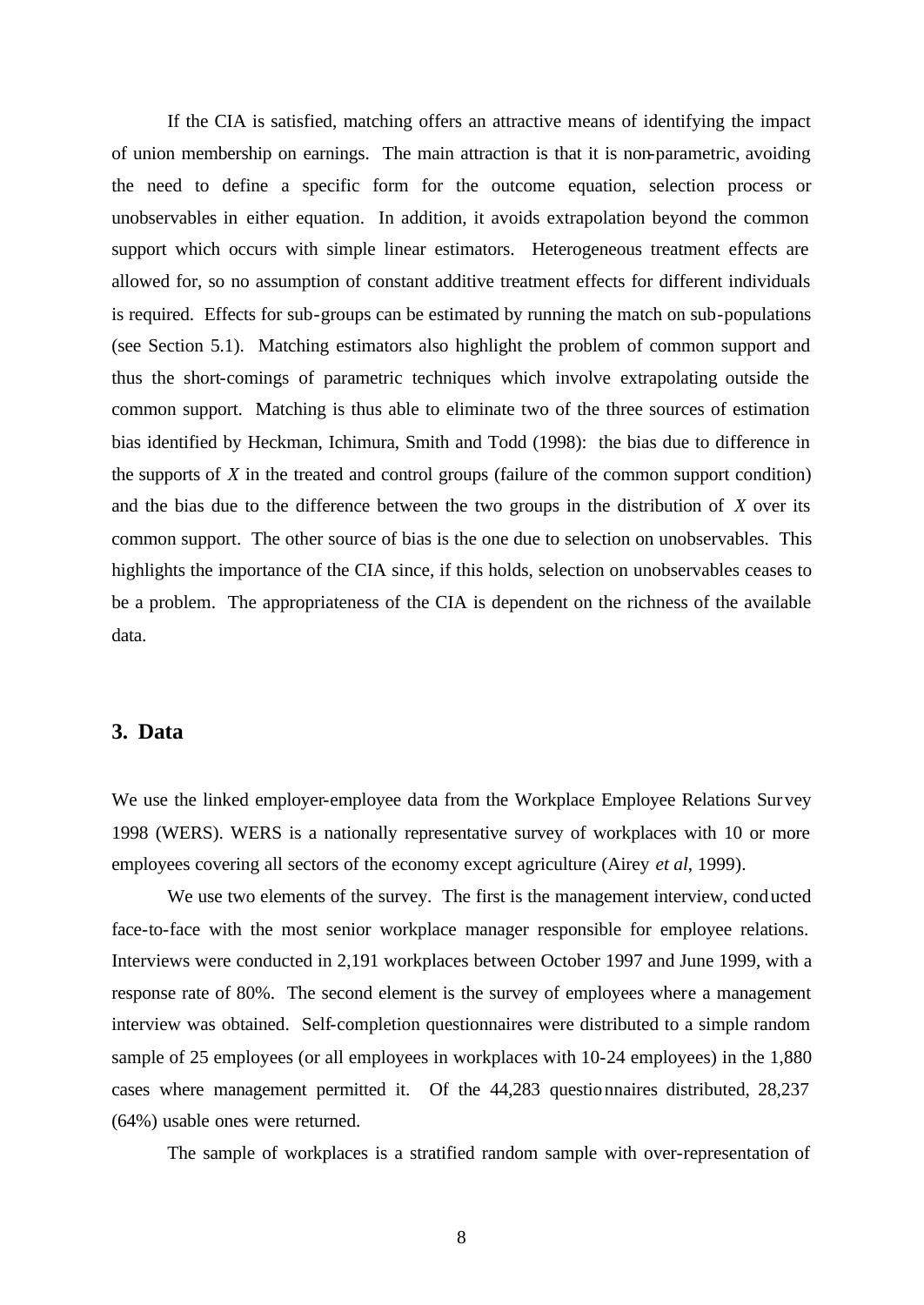larger workplaces and some industries (Airey *et al.*, 1999). Employees' probability of selection for the survey is a product of the probability of their workplace being selected and the probability of the employee's own selection. To extrapolate from our analyses to the population from which the employees were drawn (namely employees in Britain in workplaces with 10 or more employees) we weight the analysis using the employee weights.<sup>5</sup>

Our estimating sub-sample is all private sector employees with complete information on the variables used in the analysis. By estimating the union membership premium for the whole private sector, we obtain an average return to membership, irrespective of whether the individual – member or non-member – is covered by collective bargaining. This sample contains 10,694 non-members and 4,323 members. $6$ 

We also exploit the bargaining coverage information in WERS based on management classifications of the way pay is set for each occupational group in the workplace. The eight possible responses include collective bargaining at industry, organisation or workplace-level; from these, we identify employees at workplaces where there is collective bargaining for any occupational group at any level. Estimates of the membership premium for covered workers defined in this way are based on 2,489 non-members and  $3,352$  members. W e use the same information to identify employees whose own occupational group is covered by collective bargaining at any level. This sample comprises 1,605 non-members and 2,765 members.

Using the survey weights to obtain population estimates, 29% of employees in the private sector are union members, a similar percentage (28%) belong to a covered occupation, but 37% are located in a workplace where there is some collective bargaining. However, only 59% of those employed in covered workplaces are members, and only 65% of those in covered occupations are members, indicating that between 35% and 41% of covered workers are free-riders.

<sup>&</sup>lt;sup>5</sup> The weighting scheme used in this paper compensates for sample non-response bias which was detected in the employee survey (Airey *et al.*, 1999: 91-92).

 $6$  Membership is derived from individual employees' response to the question: 'Are you a member of a trade union or staff association?'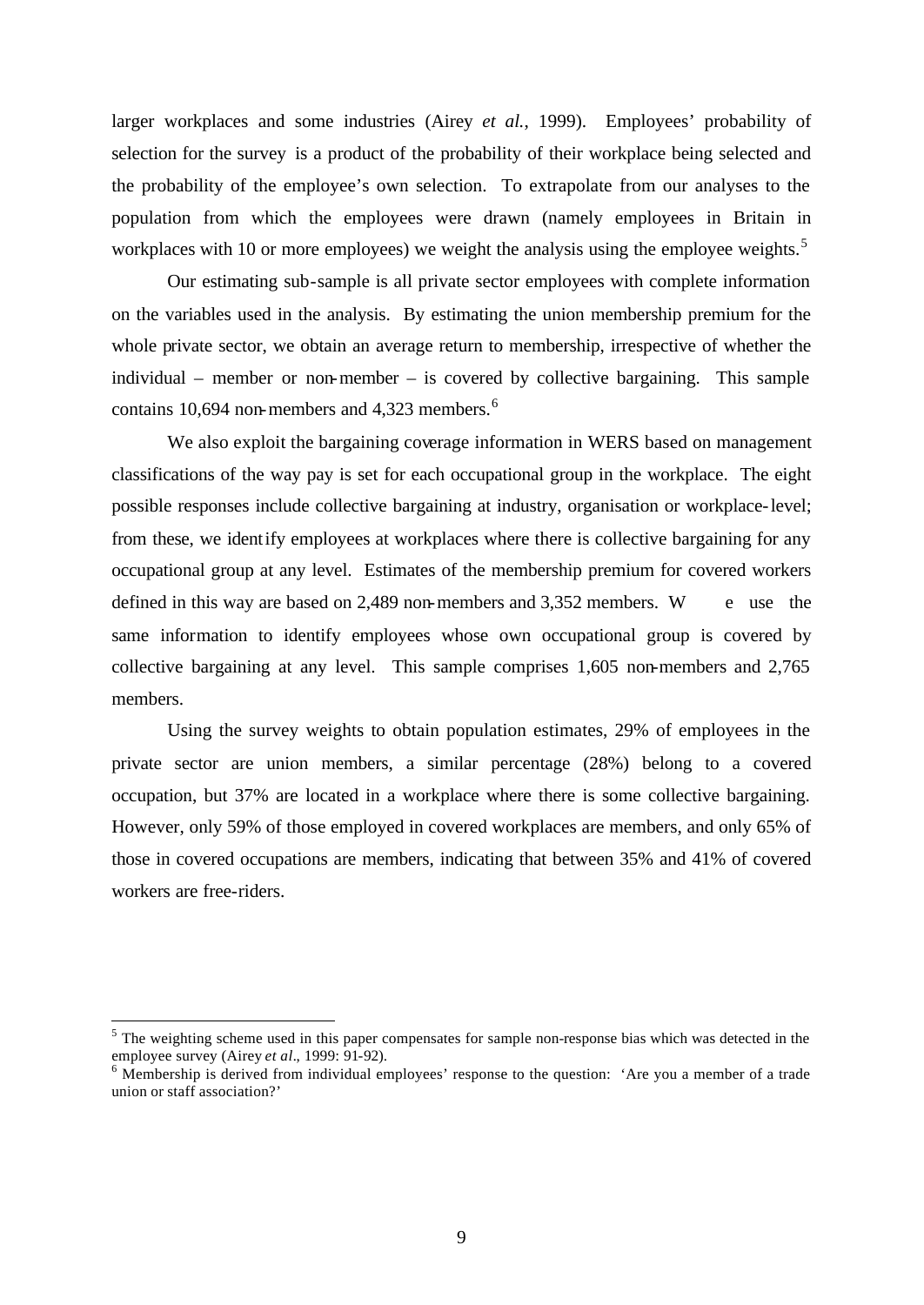|                     | Member | Non-member |
|---------------------|--------|------------|
| Workplace covered?  |        |            |
| Yes                 | .78    | .21        |
| N <sub>o</sub>      | .22    | .79        |
| Occupation covered? |        |            |
| Yes                 | .64    | .13        |
| N <sub>0</sub>      | .36    | .87        |

**Table 1: Bargaining Coverage Among Union Members and Non-Members in the Private Sector**

Note: these percentages are based on 4,323 members and 10,694 non-members in our estimation sample for the whole private sector

Table 1 sets out more clearly the strong but imperfect correlation between membership and coverage. If we focus on workplace coverage first, we see that four-fifths of members are covered, compared with only one-fifth of non-members. However, workplace coverage is a fairly loose definition of coverage since one-quarter of those in covered workplaces belong to occupations which are not themselves covered. Using the stricter definition of coverage, namely occupational coverage, we find that only about two-thirds of members are actually covered, as are 13% of non-members.

Since we expect any membership premium to be generated by wage bargaining, we anticipate that the premium should be smallest where the sub-sample consists solely of workers in covered occupations since, in general, all these workers should benefit from pay bargaining, unless employers discriminate between members and non-members, or members are located in covered workplaces where unions have greater bargaining power. We test for this second possibility with sub-group analyses. *A priori*, it is not certain whether the membership premium should be larger in the whole private sector or within the covered workplace sample. This is because, although the probability of occupational-level coverage is higher for members in covered workplaces than it is in the whole private sector (81% against 64%), this is also true for non-members (62% against 13%). Indeed, the 'coverage gap' for members versus non-members is much larger in the whole private sector than it is among covered workplaces (51 percentage points against 19 percentage points). This might imply a higher premium in the whole private sector, at least in the raw data.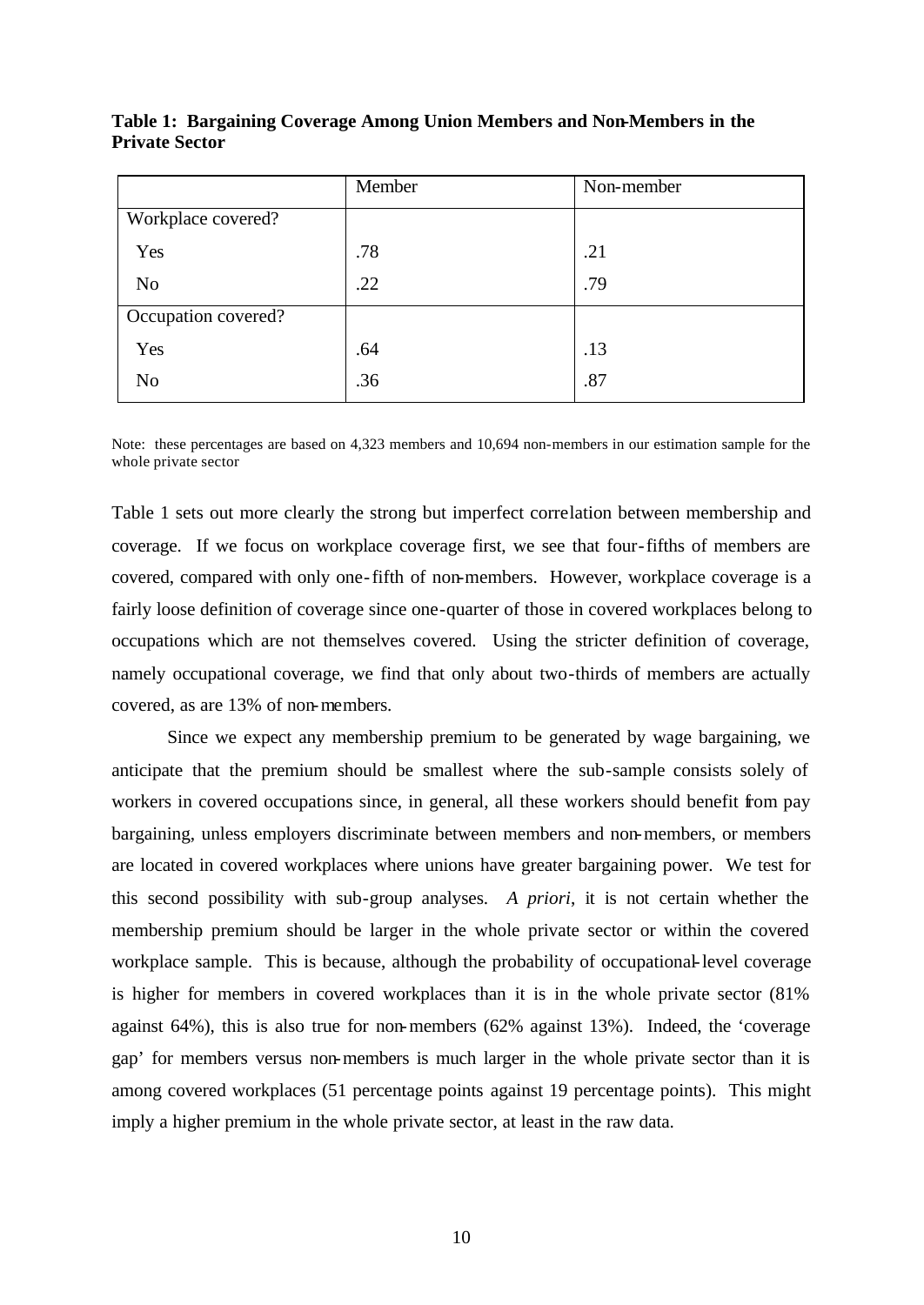# **3.1 The dependent variable**

Our dependent variable is log gross hourly wages. Although the employee questionnaire contains continuous hours data, it only contains banded weekly earnings data, so that we only know the lower and upper bounds for each individual's wage. Furthermore, the data are topcoded so that we only have a lower bound for the highest earners. Therefore, we generate a predicted hourly wage for each individual using interval regression, a generalisation of the tobit model for censored data, initially developed by Stewart (1983) for banded earnings data.<sup>7</sup> This estimation was undertaken for each of the three samples (whole private sector, employees in covered workplaces, and employees in covered occupations). The estimation for the whole private sector is presented in Appendix Table A1. The purpose of this model is to generate an accurate estimate of individuals' actual earnings, which is why union membership and union recognition enter the equation. As a measure of fit we use the percentage of employees correctly classified within their original gross weekly earnings bands once the predicted wage is multiplied by the ir total hours. We find that in 36% of cases the band is correctly predicted<sup>8</sup> and, in 75% of cases, the prediction is exact or within one earnings band.

Graph 1 shows the wage distribution is much more peaked for members than nonmembers, as one would expect given unions' propensity to compress the wage distribution (Metcalf *et al*, 2001). The membership premium, measured by the difference in average log hourly wages between members and non-members, is 24% (exp(1.92-1.70)).

Union membership wage differentials are usually higher when measured in terms of hourly earnings than when measured in weekly earnings because union workers work fewer hours per week than non-union workers, on average (Andrews *et al.*, 1998). This proves not to be the case in WERS: mean hours worked per week are 39.4 for members and 35.4 for non-members. This is because the incidence of part-time working is much higher among non-members: part-timers were usually excluded in previous analyses (Stewart, 1983; Green, 1988; Blackaby *et al*., 1991; Andrews *et al*., 1998). We investigated this issue further by estimating the independent effect of membership and union recognition on log hours worked per week with a model identical to that used to estimate log hourly wages but without the

<sup>&</sup>lt;sup>7</sup> We use the SVYINTREG procedure in STATA 7 which is a robust estimation procedure which makes allowance for the complex sample structure (clustering, stratification and sample weighting) when calculating point estimates and standard errors. See Forth and Millward (2000a, Appendix B) for the log likelihood function and details of the estimation methodology.

<sup>&</sup>lt;sup>8</sup> This is similar to Forth and Millward (2000a: 36).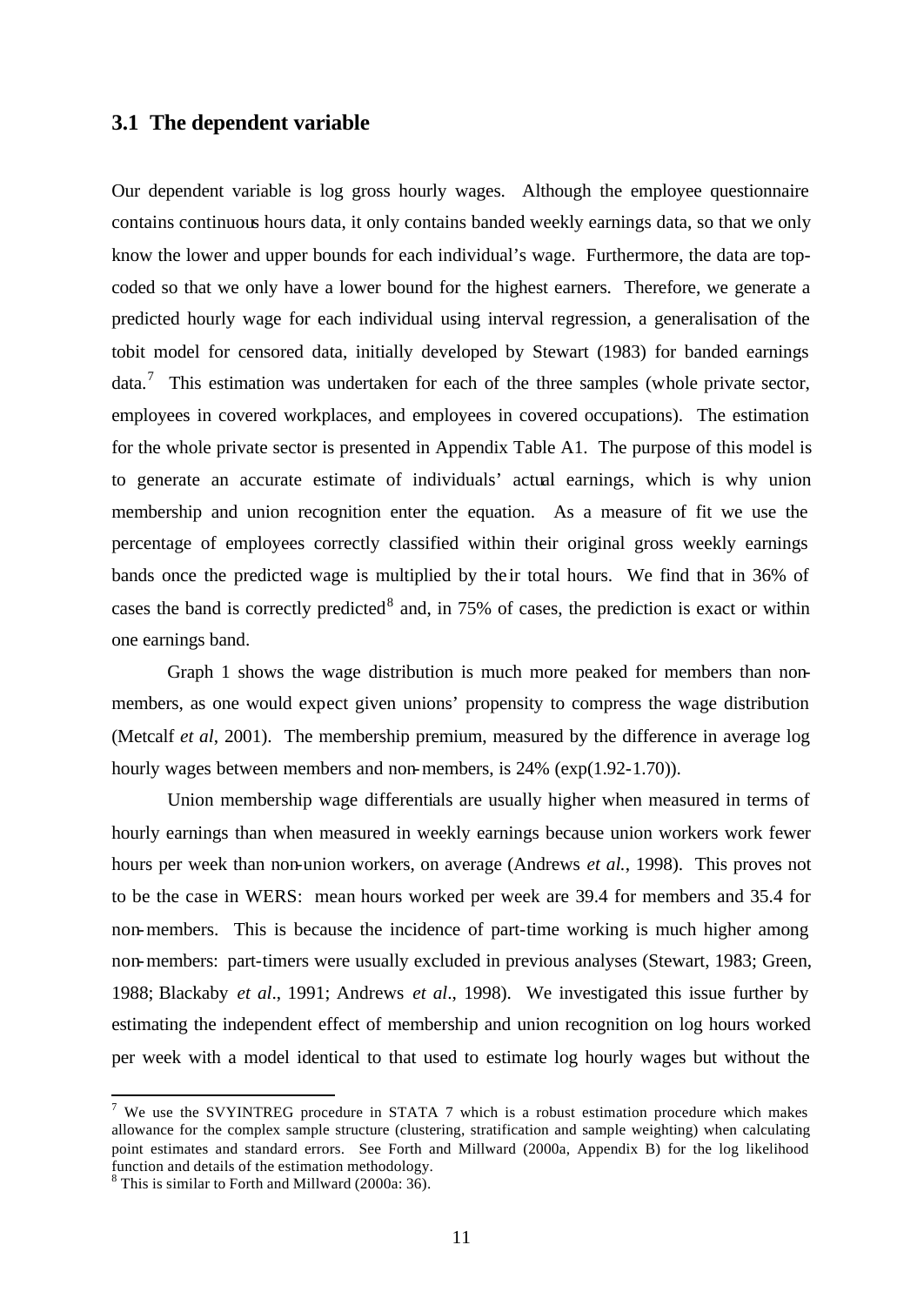continuous hours variable. The model accounts for a substantial amount of the variance in hours (r-squared = 0.51). The membership effect is positive but not significant (0.38, t = 0.84) and workplace union recognition has a significant negative effect  $(-1.53, t = 3.17)$ . So, although we observe an hours differential in the data, it is not attributable to membership per se, and suggests that measurement of the membership differential should vary little whether measured in weekly or hourly wages. This is confirmed when we estimate a regressionadjusted membership premium using the interval regression technique on banded weekly earnings. The differential is 22%, compared to the 24% for hourly earnings.

**Graph 1: Predicted Log Hourly Wages for Members and Non-Members in the Private Sector**



Histograms by member Fitted values

### **4. Empirical Implementation of Matching**

As noted above, the regression-adjusted estimate of the membership wage premium in the private sector is 24%. However, for reasons discussed in Section 2, these estimates involve extrapolating beyond the common support and can not be interpreted as the causal effect of membership on wages. Here we describe the empirical implementation of propensity score matching in WERS to yield an unbiased estimate of membership's effects on the wages of union members. Find values<br> **4. Empirical Implementation of Matching**<br>
As noted above, the regression-adjusted estimate of the membership wage premium in the<br>
private sector is 24%. However, for reasons discussed in Section 2, these esti

Since the propensity to be a union member is unknown, the first task in matching is to estimate the propensity to be a union member. We do this with a probit estimating a (0,1)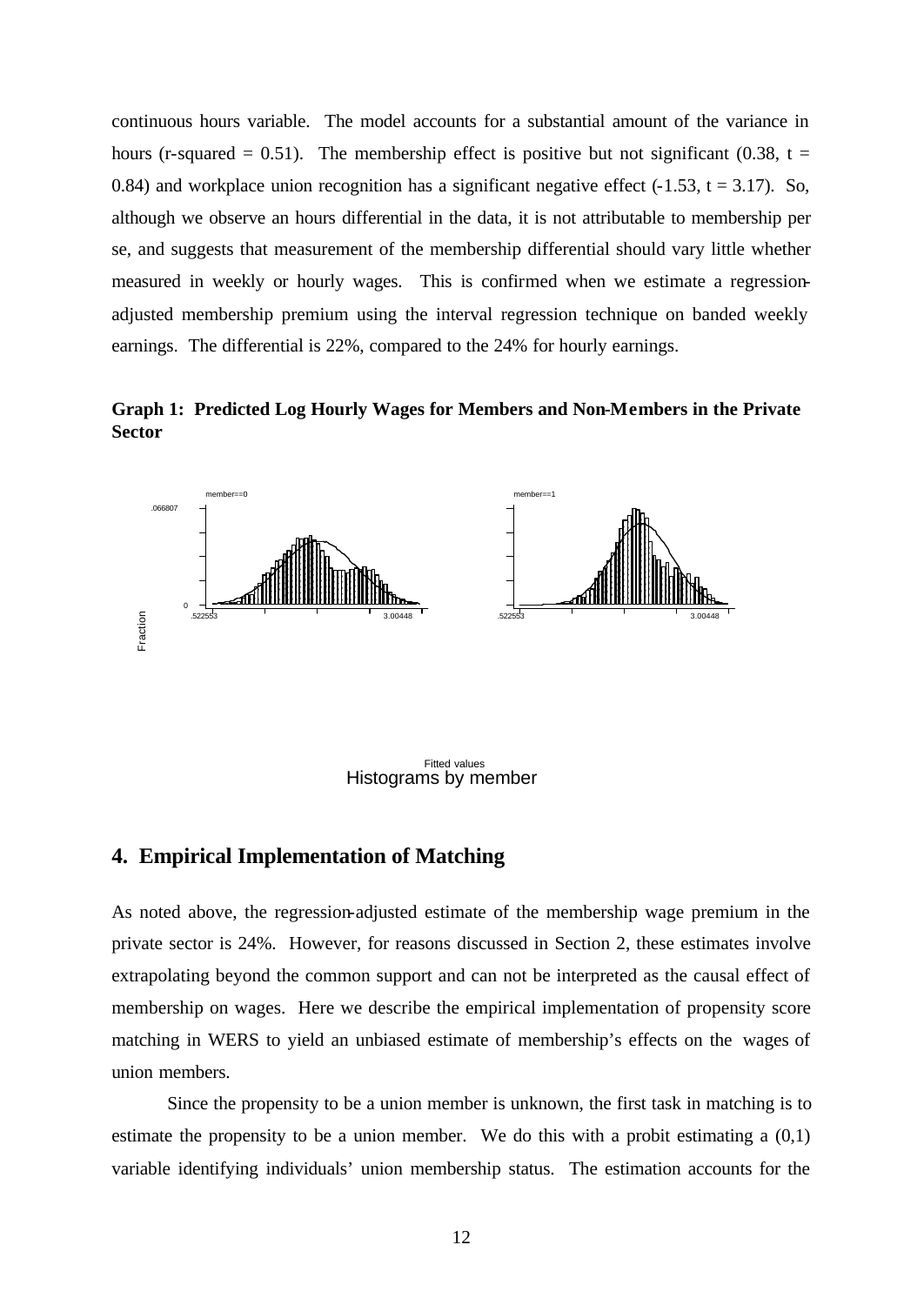complex sample design, that is, sampling weights, clustering and stratification. The CIA requires that all variables influencing membership and wages should be included in the estimate.<sup>9</sup> Our choice of variables is informed by previous empirical work (Bryson and Gomez, 2002) and the theory underpinning the worker choice and queuing models of membership. Variables entering the model are demographics (age, gender, marital status, health, ethnicity, qualifications), job-related (occupation, nature of contract, hours worked, gender segregation), workforce composition (by age, gender, occupation, hours worked), workplace (size, activity, industry, ownership, location) and local labour market conditions. Although our linked employer-employee data provide much of the requisite information, it is arguable that we are missing some data. For example, we have no data on motivation which, it has been argued, is positively correlated with membership and the desire to invest in workplace-specific human capital, thus raising wages (Budd and Na, 2000). Our data set does contain workplace tenure and the amount of employer-provided training undertaken, both of which may be correlated with this tendency. However, because these variables may be influenced by membership itself, and are thus endogenous with respect to membership, their incorporation in the estimation of the propensity score could undermine the interpretability of estimated effects (Heckman, LaLonde and Smith, 1999). They are therefore excluded from our estimates. Although the absence of data on motivation may violate the conditional independence assumption, the absence of workplace tenure and employer-provided training would only bias our estimates if they influenced both membership and wages. It is certainly the case that longer workplace tenure is independently associated with higher earnings (Appendix Table 1) and an increased likelihood of union membership.<sup>10</sup> But the empirical literature suggests that membership increases tenure by reducing the likelihood of voluntary quits.<sup>11</sup> There is little reason to believe that longer tenure might lead to membership since, unlike the United States (Budd and Na, 2000) there are no institutional factors that increase the likelihood of joining the union after the end of a probationary period. So, in the British context, workplace tenure is best thought of as a

<sup>&</sup>lt;sup>9</sup> Variables that affect neither membership nor wages are clearly irrelevant. If a variable influences membership but not wages, there is no need to control for differences between members and non-members because wages are unaffected. Conversely, if a variable influences only wages, there is no need to control for it since it will not be significantly different between members and their matched comparators. This just leaves variables that affect membership and wages.

<sup>&</sup>lt;sup>10</sup> Two-thirds (66%) of members had been working at the workplace for at least five years, compared with 37% of non-members. Conversely, 39% of non-members had been at their workplace for under two years compared with only 7% of members. Regression analysis revealed an independent association between membership and tenure (results available from the author).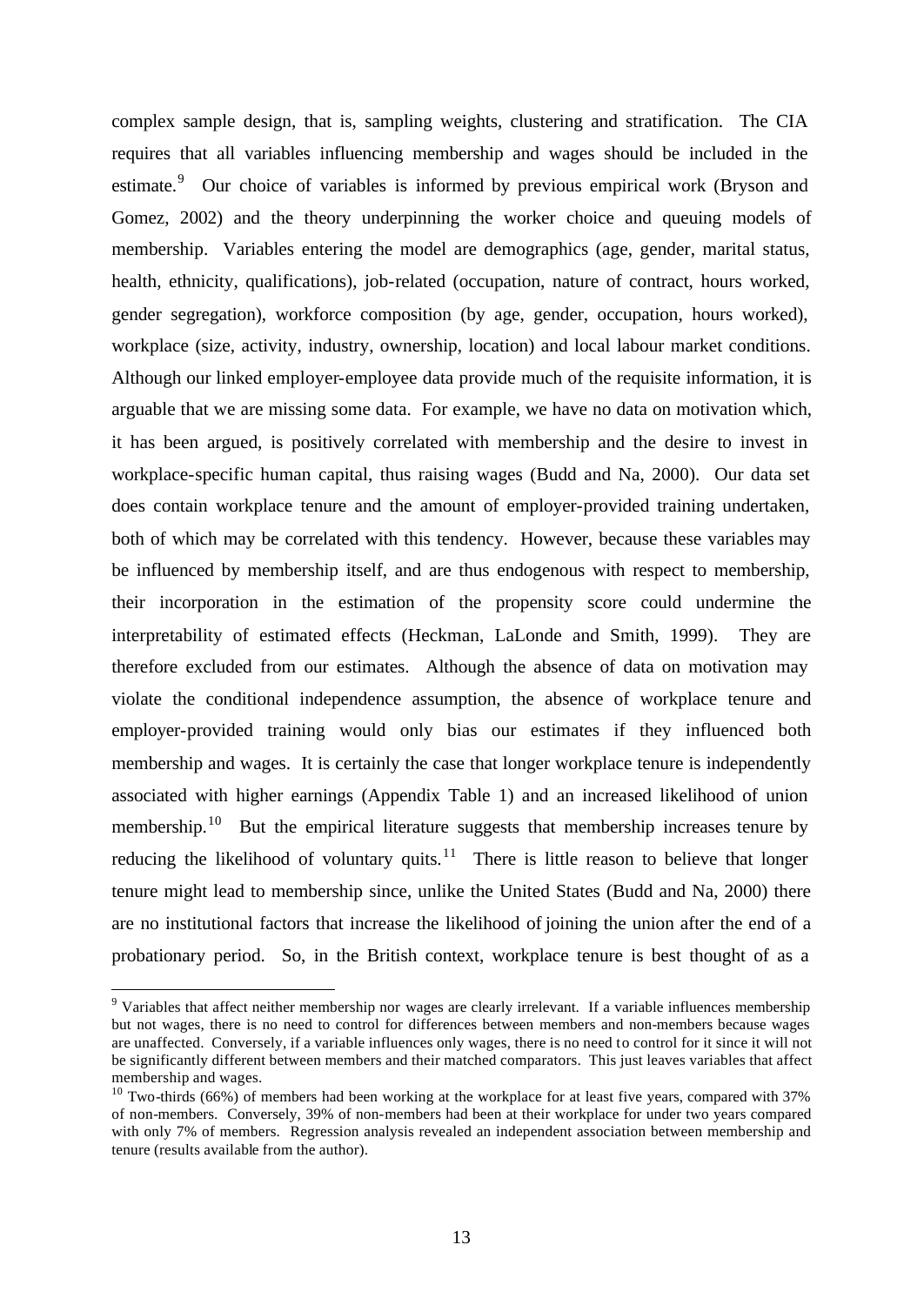mediating variable between membership and wages. As such, it can be omitted without biasing estimates. Similarly, it is hard to see how employee take-up of training can influence union membership – unless, that is, non-members are discriminated against by employers or unions who ensure privileged access for members, whereupon poorly trained non-members may have an incentive to join the union. In fact, the distribution of days spent in employerprovided training was nearly identical across members and non-members and the variable is not statistically significant in models estimating union membership status.  $12$  So, in spite of the independent effect it had on employees' earnings (see Appendix Table 1), there is little empirical or theoretical justification for its inclusion in the propensity score estimation.

The model estimating the probability of union membership for the whole private sector is presented in Appendix Table  $A2<sup>13</sup>$  Among non-members, the predicted probability of union membership ranges from .00001 to .9768508, with a mean of .17 and a median of .11. Among members, the predicted probability ranges from .0004702 to .9910685, with a mean of .48 and median of .47. Thus, the zone in which there is no common support given by non-members is above .9768508: enforcing common support at the extremes results in the loss of only 5 of the 4,240 members.<sup>14</sup> Thus the sub-group of members for whom we are unable to estimate the membership premium is very small. The resultant distributions of propensity scores are presented in Graph 2 which shows that, although non-members' scores are bunched in the lower quartile of the distribution, they nevertheless offer support for members throughout the distribution.

As noted in Section 2, matching operates by constructing, for those participants with support, a counterfactual from the non-participants. There are a number of ways of defining this counterfactual using the propensity score. We use nearest neighbour: of the available matching methods, nearest neighbour matching produces estimates with least bias, but at the cost of the highest variance (because only part of the comparison sample is utilised). The procedure involves taking each treated individual (member) and identifying the non-treated individual (non-member) with the most similar propensity score. The matches were made

 $11$  These findings are consistent with the theory that unions provide a 'voice' alternative to quitting for dissatisfied workers (Freeman and Medoff, 1984).

<sup>&</sup>lt;sup>12</sup> Our measure of employer provided training is employees' responses to the question: 'During the last 12 months, how much training have you had, either paid for or organised by your employer? Include only training away from your normal place of work, but it could be on or off the premises.'

<sup>&</sup>lt;sup>13</sup> The equivalent models for the covered workplace and covered occupation sub-samples are available from the author. In what follows, we illustrate the matching process with detail from the estimates for the whole private sector. Identical information for all the matching undertaken is provided in the notes reporting results in Tables  $2 - 4.$ 

 $14$ <sup>14</sup> A further 226 of the 14,932 employees are dropped because they have no valid predicted log hourly wage.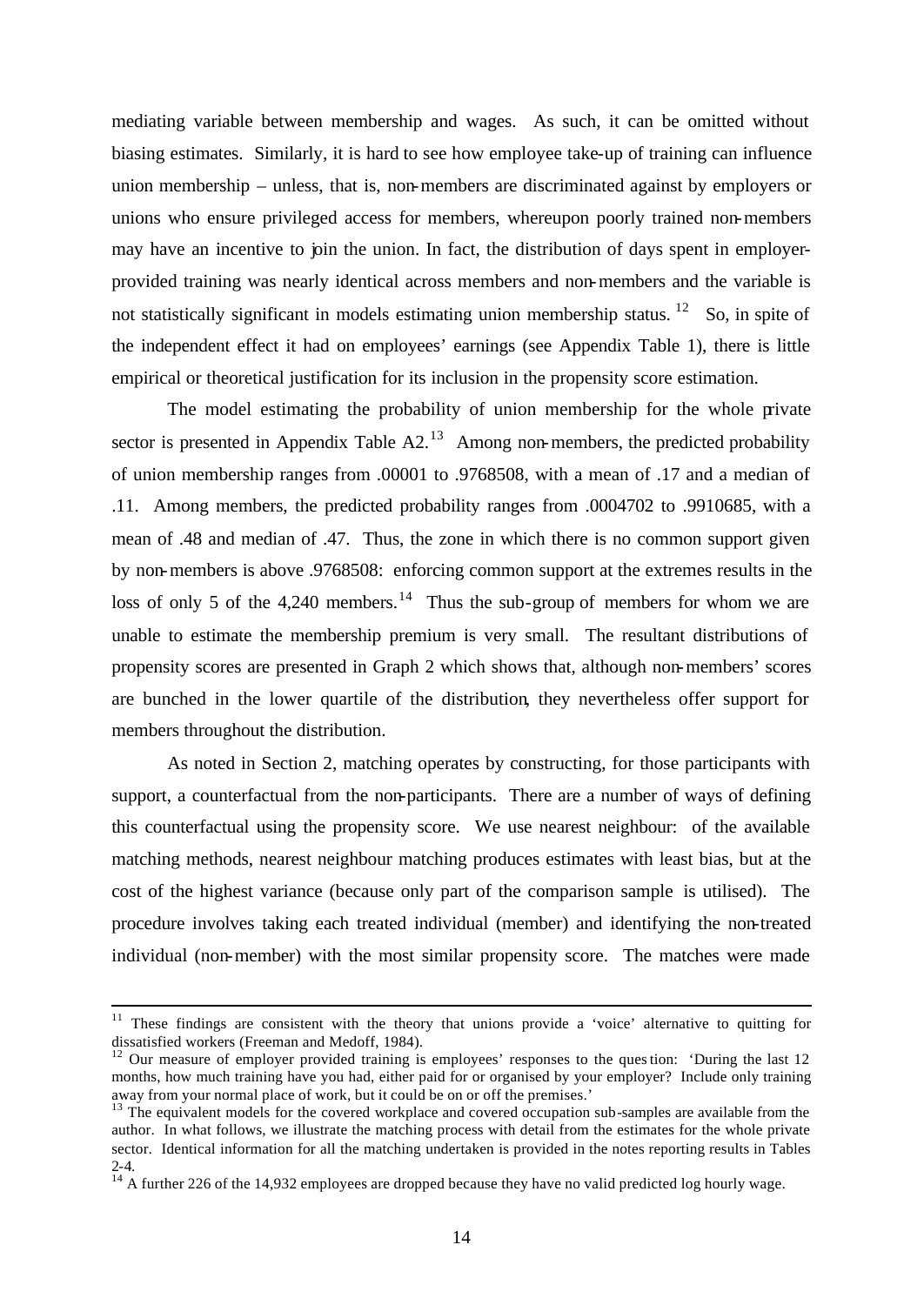with replacement so that, in some cases, a non-treated individual provides the closest match for a number of treated individuals, whereupon they feature in the comparison group more than once.<sup>15</sup> We seek to ensure the quality of our matches by setting a tolerance when comparing propensity scores. We do so by imposing a 0.002 caliper: where the propensity score of a treated individual falls beyond this bound for a near comparator, the treated individual remains unmatched. This second means of enforcing common support results in the discarding of a further 150 members from our analysis. So, in total, 155 members are lost through the enforcement of common support, that is, 3.7% of all members. The advantage of nearest neighbour matching is that the match is as good as it is possible to achieve in the sense that the bias across the treatment and comparison groups is minimised. In our case, the matches are very close: the mean difference in propensity scores between treated individuals and their matched comparators is .0001934, and ranges between 0 and .0019938. On the other hand, nearest neighbour matching disregards potentially useful information by not considering any matches of slightly poorer quality. Over-reliance on a reduced number of observations can result in effects being less precisely identified. Of the 10,551 non-members who could potentially have been matched to our 4,085 members, 2,235 were used as matched comparators. In nearly two-thirds of cases (65.5%) these matched comparators have a match weight of 1 because they are matched to a single treated case. The largest weight is 19, and in only 25 cases is a non-member used as a match for 10 or more members. The mean match weight for non-members is 1.83.

To be effective, matching should balance characteristics across the treatment and comparison groups. Appendix Table 3 presents comparisons of the means in the characteristics used to match members and non-members, as well as a measure of the 'distance' of the marginal distributions of relevant characteristics in both groups (Rosenbaum and Rubin, 1985). For a given covariate, the standardised difference after matching is defined as the difference of the sample means in the treated and matched non-treated subsamples as a percentage of the square root of the average of the sample variances in the treated and non-treated groups (Sianesi, 2001). Overall, the quality of the match seems good, the mean absolute standardised bias for all covariates being –0.29. Standardised bias for each variable tends to range from  $-6\%$  to  $+6\%$ , and only three times does it exceed 10%.<sup>16</sup>

<sup>&</sup>lt;sup>15</sup> Dehijia and Wahba (1998) find that allowing the non-treated to be used more than once as comparators improves the performance of the match.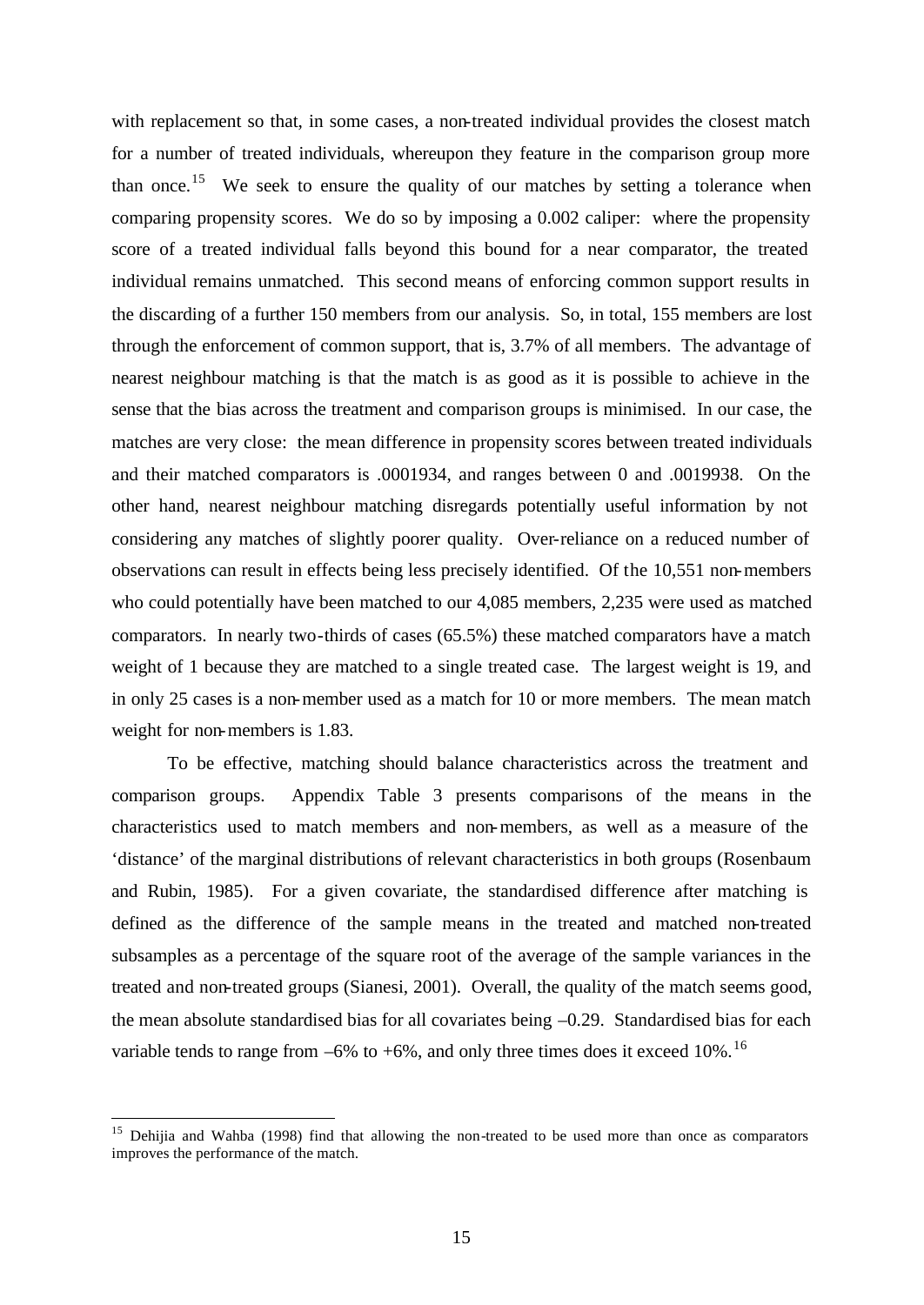**Graph 2: Predicted Union Membership Probability for Members and Non-Members in the Private Sector**



Histograms by member Probability of positive outcome

# **5. Results**

 $\overline{a}$ 

Results are presented in Tables 2, 3 and 4 for the whole private sector, those in covered workplaces and those in covered occupations respectively. Our estimates of mean wages are for the population from which our sample was drawn, taking account of the complex survey design when comparing mean differences across members and matched non-members.<sup>17</sup>

Beginning with results for the whole private sector, Table 2 shows a membership wage premium of 24% pre-matching. Post-matching, the union membership differential falls to a statistically insignificant  $3.5\%$ .<sup>18</sup> This tells us that, in the private sector as a whole, observable differences in personal, job and workplace characteristics between members and their matched counterparts can account for nearly all of the raw membership differential.

<sup>&</sup>lt;sup>16</sup> Although achieving a reasonable balance on the *X*'s entering the participation equation is an indicator of how good the match is on observables, it cannot provide an indication as to whether the CIA is plausible.<br><sup>17</sup> In these generality

In these population estimates, the survey sample weight of each treatment group member is applied to the corresponding matched comparator(s) (Frölich *et al*., 2001: 12). Hence, population estimates of the union membership differential are based on a weight incorporating both the matching weight and sampling weight. Population differences in mean earnings between members and their non-member comparators also account for variance arising from sample stratification and clustering.

<sup>&</sup>lt;sup>18</sup> A complication that arises in the case of matching is that the estimation of the propensity score and the matching itself both add variation beyond normal sampling variation (Heckman, Ichimura and Todd, 1998). We ran bootstrap estimates to account for this in the calculation of standard errors. The bootstrap estimates for the post-match differential based on 200 repetitions are contained in footnote (3) to the table.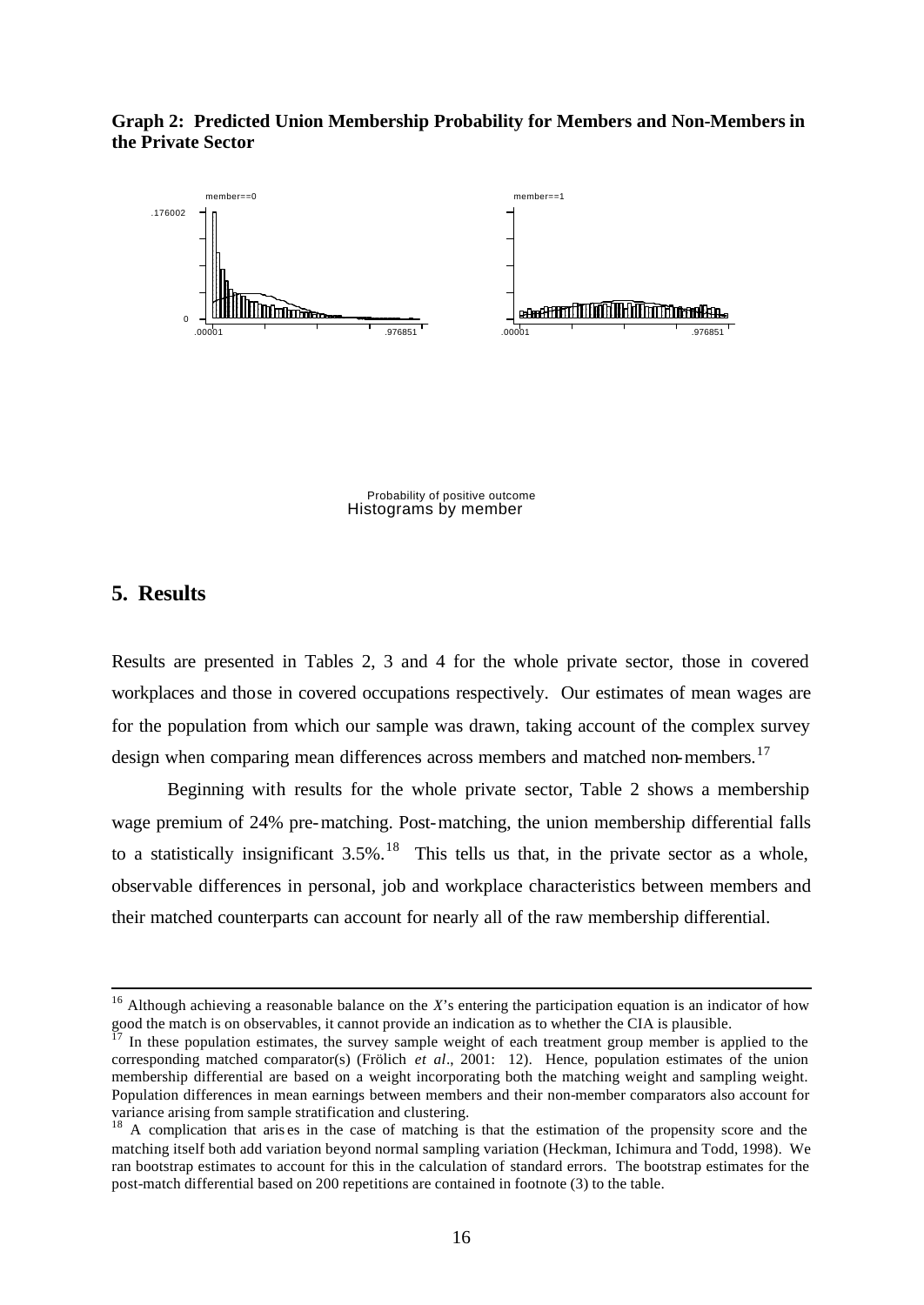**Table 2: Mean Differences In Log Earnings (%) Between Members and Non-Members Pre- and Post-Matching, Whole Private Sector**

|                     | Pre-match                               | Post-match                           |
|---------------------|-----------------------------------------|--------------------------------------|
| Member log wage     | 1.919                                   | 1.917                                |
|                     | $N=4.235$                               | $N=4.085$                            |
| Non-member log wage | 1.704                                   | 1.883                                |
|                     | $N = 10,551$                            | $N = 2.235$                          |
| % differential      | 24.0                                    | 3.5                                  |
| Significance        | $F(1,1043)=110.75$ Prob $\geq F=0.0000$ | $F(1,865)=1.68$ Prob $\geq F=0.1954$ |

Notes: (1) Propensity scores derived from probit estimation accounting for complex survey design (that is, sampling weights, clustering and stratification). (2) % differential is exp(mean log wage of members – mean log wage of non-members). (3) The 95% confidence interval for the post-match bootstrapped estimates is 7.1% to - 0.01%. (4) Diagnostics for matching. 3.7% members lost through common support enforcement (5 at extremes, 150 through caliper). Mean difference in propensity scores for treated and matched non-treated: .0001934. Mean match weight for non-members:  $1.83$ , maximum = 19. Mean absolute standardised bias post-matching: -0.29.

Table 3 presents results for the same type of analysis focusing on those employees in workplaces with at least some covered workers. The raw differential pre-matching is smaller than for the private sector as a whole, as we anticipated in Section 3. But the matching reduces the differential by a smaller amount than in the case of the private sector as a whole. Thus, post-matching the union membership premium is a statistically significant 6.4% in the population of employees in covered workplaces.

**Table 3: Mean Differences in Log Earnings (%) Between Members and Non-Members Pre- and Post-Matching, Covered Workplaces** 

|                     | Pre-match                             | Post-match                           |
|---------------------|---------------------------------------|--------------------------------------|
| Member log wage     | 1.956                                 | 1.956                                |
|                     | $N = 3,320$                           | $N = 3,180$                          |
| Non-member log wage | 1.795                                 | 1.894                                |
|                     | $N = 2.477$                           | $N=1,182$                            |
| % differential      | 17.5                                  | 6.4                                  |
| Significance        | $F(1,341)=22.67$ Prob $\geq F=0.0000$ | $F(1,338)=4.91$ Prob $\geq F=0.0274$ |

Notes: See Table 2 for notes  $(1) - (2)$ . (3) The 95% confidence interval for the post-match bootstrapped estimates is 10.3% to 2.6%. (4) Diagnostics for matching: 4.4% members lost through common support enforcement (6 at extremes, 140 through caliper). Mean difference in propensity scores for treated and matched non-treated: .0003258. Mean match weight for non-members: 2.69, maximum = 28. Mean absolute standardised bias post-matching: -0.51.

In Section 3 we reasoned that, since it is bargaining coverage that is most likely to generate a membership wage premium, this premium should be smallest where the sub-sample consists solely of workers in covered occupations. This is because, in general, all these workers should benefit from pay bargaining, unless employers discriminate between members and non-members, or members are located in covered workplaces where unions have greater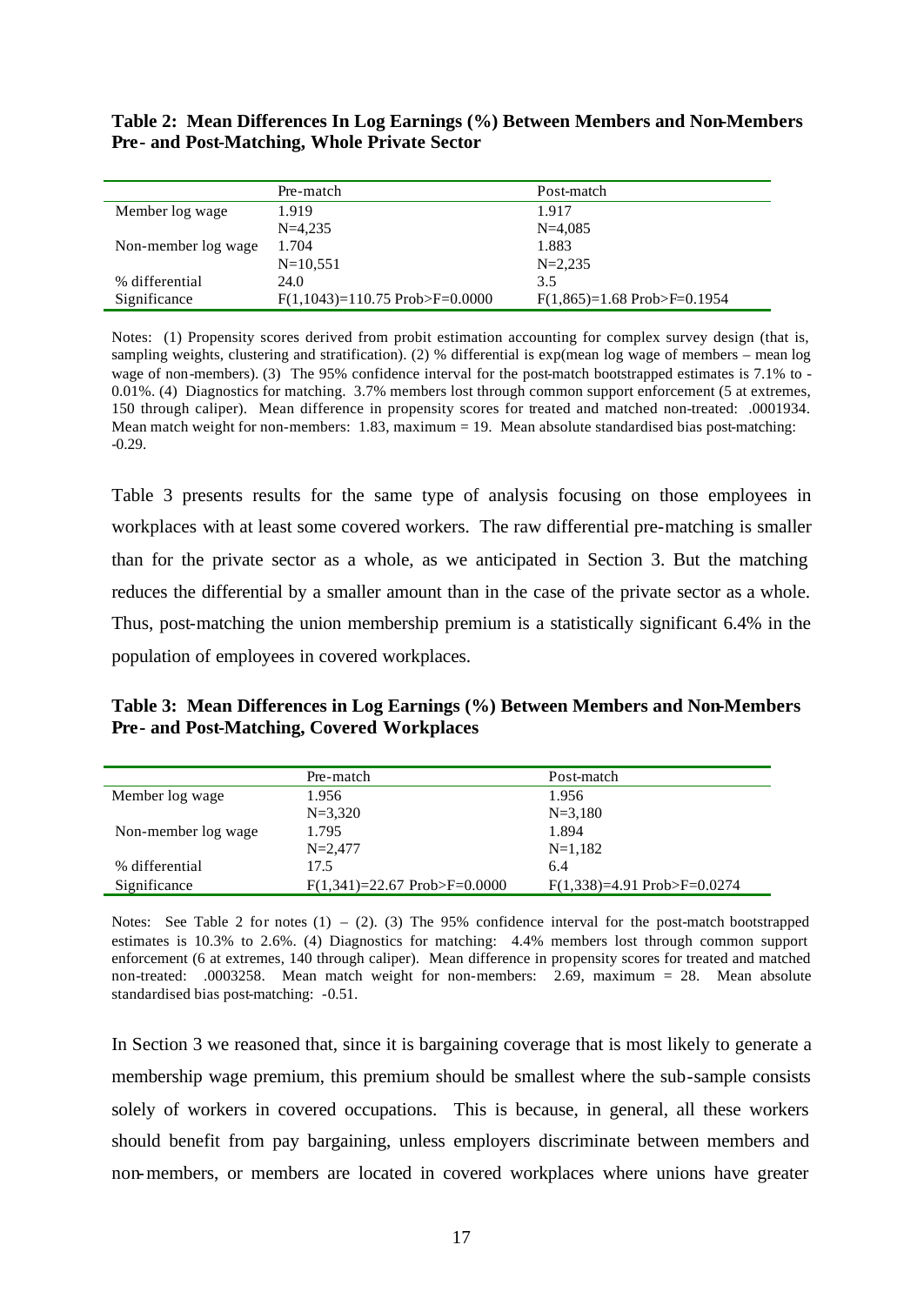bargaining power. In fact, Table 4 shows the raw membership differential is similar among those in covered occupations to the premium in the whole private sector at around 24-25%. However, matching reduces the membership premium from 24.5% to a statistically insignificant 2.7%, a figure that is lower than the matched estimates for the whole private sector or for those in covered workplaces.

|                                                    |  |  | Table 4: Mean Differences in Log Earnings (%) Between Members and Non-Members |  |
|----------------------------------------------------|--|--|-------------------------------------------------------------------------------|--|
| <b>Pre- and Post-Matching, Covered Occupations</b> |  |  |                                                                               |  |

|                     | <b>Pre-match</b>                      | Post-match                           |
|---------------------|---------------------------------------|--------------------------------------|
| Member log wage     | 1.927                                 | 1.927                                |
|                     | $N = 2.717$                           | $N = 2.592$                          |
| Non-member log wage | 1.708                                 | 1.900                                |
|                     | $N=1,594$                             | $N = 834$                            |
| % differential      | 24.5                                  | 2.7                                  |
| Significance        | $F(1,334)=55.20$ Prob $\geq F=0.0000$ | $F(1,325)=0.67$ Prob $\geq F=0.4149$ |

Notes: See Table 2 for notes  $(1) - (2)$  (3) The 95% confidence interval for the post-match bootstrapped estimates is 8.0% to -2.4%. (4) Diagnostics for matching: 5.4% members lost through common support enforcement (23 at extremes, 125 through caliper). Mean difference in propensity scores for treated and matched non-treated: .0003984. Mean match weight for non-members: 3.11, maximum = 25. Mean absolute standardised bias post-matching: -0.84.

We tested the sensitivity of our results to the way we implemented the matching procedure and estimated predicted wages. First, we removed the caliper setting the tolerance for an acceptable match, allowing the matching process to produce different counterfactuals for union members. This made no difference to our results. Second, estimates of the union membership premium can differ when separate wage estimates are conducted for members and non-members (Andrews *et al*., 1998). Running separate equations for members and nonmembers confirms that the slopes on predictor variables do differ across membership status in ways noted by Farber (2001). However, our results are similar whether we use a single equation or separate equations to predict hourly earnings.<sup>19</sup>

#### **5.1 Is the membership premium among covered employees explained by members' employment in conditions where unions are better able to extract rents?**

 $\overline{a}$ 

Our analysis above indicates that union members earned roughly 3-6% more than their matched counterparts. However, covered non-members may be located in workplaces where

 $19$  Using separate member and non-member wage equations to estimate hourly wages, the membership premium post-matching was 4.0% for the whole private sector, 5.5% for employees in covered workplaces, and 1.3% for employees in covered occupations, relative to 3.5%, 6.4% and 2.7% respectively when using a single equation. Full model specifications are available from the author.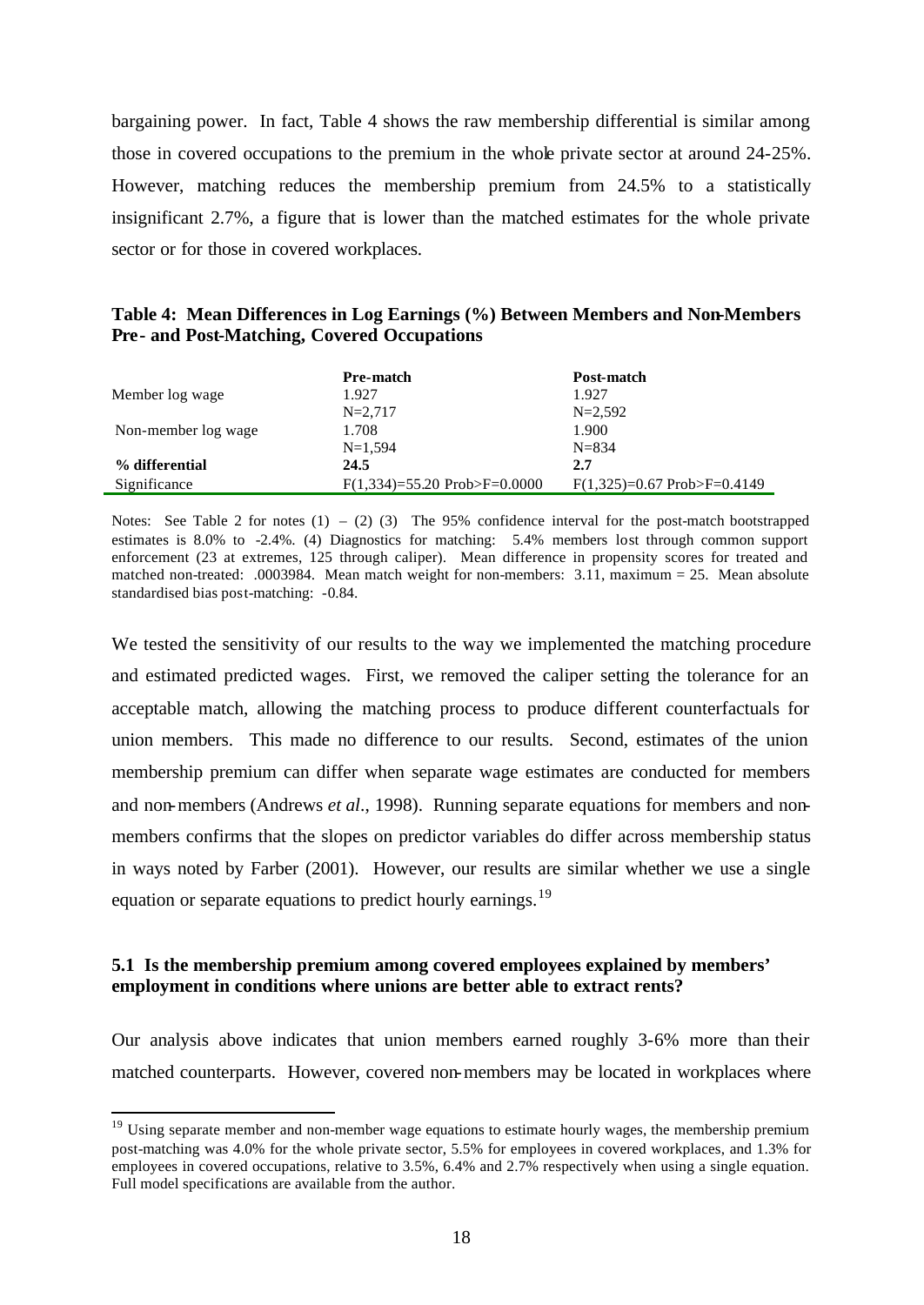unions find it harder to extract rents from the employer. There are two reasons for thinking that this might be so. First, as noted earlier, if the size of the union premium is linked to union strength, covered members are likely to receive a higher premium than covered nonmembers. This is because the conditional probability of high density given membership is higher than that given coverage. In our data, 38% of covered non-members were employed in workplaces with union density below 25%, compared with only 4% of covered members. Conversely, over half (52%) of covered members were employed in workplaces with density of 75% or more, compared with 12% of covered non-members. There is empirical evidence from Britain (Stewart, 1987) and the United States (Schumacher, 1999) that the union premium is indeed higher where density is higher. Second, covered members are more likely than covered non-members to be working in the oldest workplaces (Table 5). Research for Britain indicates that unions' inability to command a wage premium among newer workplaces was part of the reason for the decline in the union premium during the 1980s (Stewart, 1995). If older, more established workplaces have higher rents to offer, perhaps due to their relative success in the market place, then the average union premium should be higher for covered members than it is for non-members. With these considerations in mind, we investigated the membership effect on wages in four sub-populations of covered workers: strong and weak union employees, and employees in younger and older workplaces.

| Age of workplace:  | <b>Non-members</b> | <b>Members</b> |
|--------------------|--------------------|----------------|
| Less than 3 years  |                    | 4              |
| 3-4 years          | 3                  |                |
| 5-9 years          | 16                 | 10             |
| $10-20$ years      | 26                 | 14             |
| More than 20 years | 50                 | 68             |
| Weighted N         | 2943               | 4282           |
| Unweighted N       | 2994               | 3989           |

**Table 5: Distribution of Union Members and Non-Members in Covered Workplaces, by Age of Workplace (Column %)**

#### **A. Union strength**

To assess the impact of union strength on the size of the union membership wage premium among covered workers, we ran the matching process separately for employees in workplaces with union density of 50% or more and those with under 50% density. We anticipated that,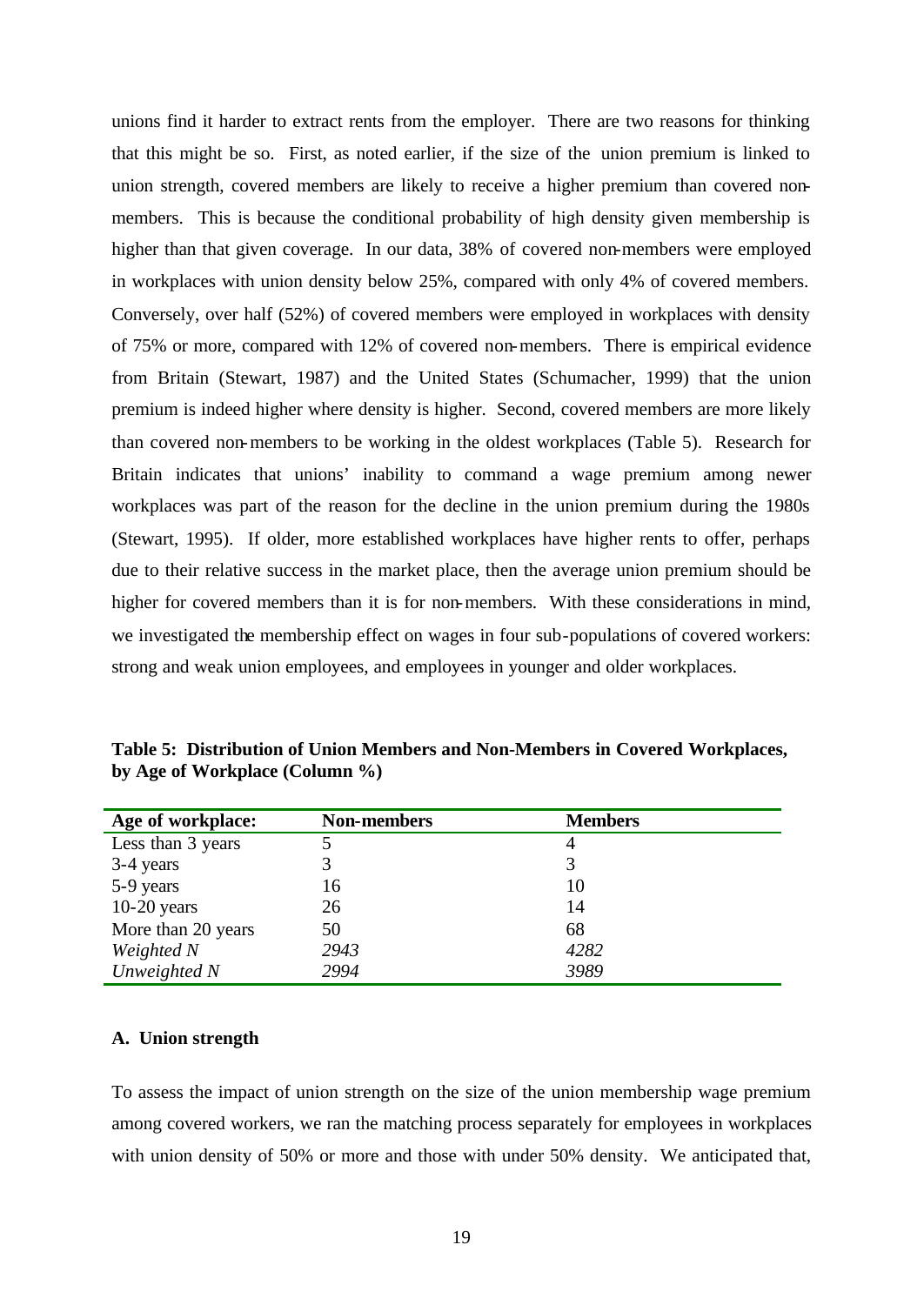conditioning on union strength, any membership differential would be smaller than those presented above because matched cases would share a common union strength environment. In fact, this proved not to be the case. Where unions were weak, the post-match membership premium was similar to the premium estimated above – roughly 6.5% for employees in covered workplaces, and 2% among those in covered occupations (Table 6). The premium was substantially higher where unions were strong (12.3% among those in covered workplaces and 9.5% among those in covered occupations). It is not surprising to find that there is a larger union premium where unions are strong. As others have noted, a higher incidence of free-riding can weaken a union's bargaining power. Causation may also work the other way: if the incentive to join a union is higher where the union commands a larger premium, then we should observe higher union density (Schumacher, 1999). What is surprising is that strong unions seem able to target those rents at their members to the exclusion of non-members. It may be that the institutional strength of a union which enables it to procure rents also permits it to enforce discrimination against non-members. In any event, the union membership wage premium among covered workers is only statistically significant where unions are strong.

**Table 6: Mean Difference in Log Earnings (%) Between Covered Members and Non-Members Pre - and Post-Matching, by Workplace Union Density**

| Pre-match   | Post-match |
|-------------|------------|
|             |            |
| 4.8%        | $12.3%***$ |
| $12.5\%$ ** | 6.4%       |
|             |            |
| $9.4\%$ *** | $9.5%**$   |
| $19.8%***$  | 2.1%       |
|             |            |

Notes: \* significant at a 90% confidence level. \*\* significant at a 95% confidence level. \*\*\* significant at a 99% confidence level. \*\*\*\* significant at a 99.9% confidence level.

#### **B. Age of workplace**

We undertook a similar exercise, this time running the matching estimator on sub-sets of covered employees according to whether they were employed in an older workplace (aged 21 years or more) or a younger workplace. It seems that unions could only extract a wage premium for their members relative to matched covered non-members where they were located in older workplaces (Table 7). Among those in younger workplaces, members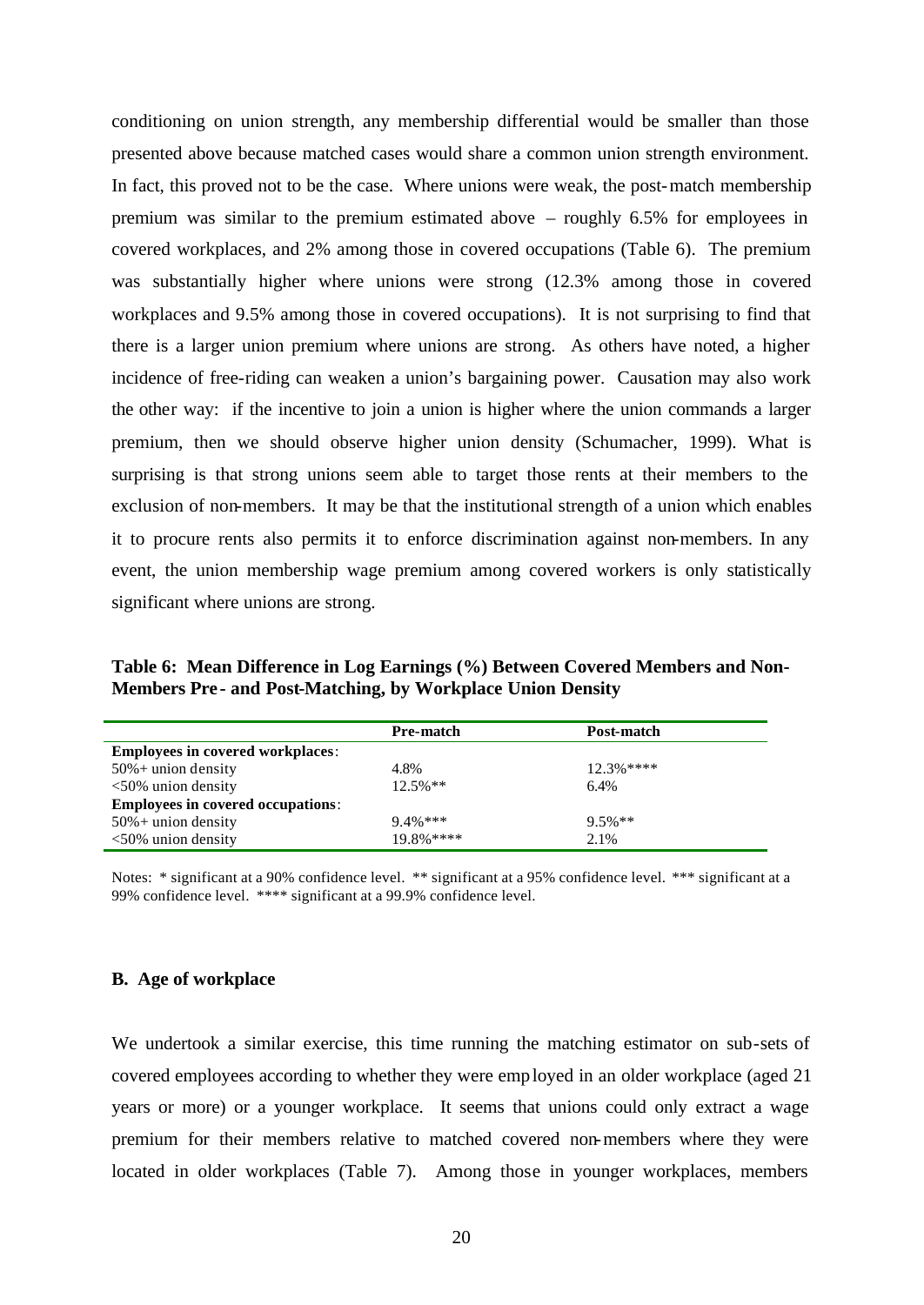appeared to earn a little less than matched non-members, although the difference is statistically insignificant.

**Table 7: Mean Difference in Log Earnings (%) Between Covered Members and Non-Members Pre - and Post-Matching, by Age of Workplace**

|                                          | Pre-match     | Post-match |
|------------------------------------------|---------------|------------|
| <b>Employees in covered workplaces:</b>  |               |            |
| Workplace aged $21+$ years               | $13.8\%**$    | $8.5\%*$   |
| Workplace<21 years                       | $16.7\%***$   | $-2.5%$    |
| <b>Employees in covered occupations:</b> |               |            |
| Workplace aged $21+$ years               | $25.4\%$ **** | 2.2%       |
| Workplace $\leq$ 21 years                | $17.9\%$ **** | $-2.5%$    |

Notes: \* significant at a 90% confidence level. \*\* significant at a 95% confidence level. \*\*\* significant at a 99% confidence level. \*\*\*\* significant at a 99.9% confidence level.

These sub-group analyses indicate that covered members only received a union membership wage premium relative to 'like' covered non-members where unions were strong and where employees were employed in older workplaces. Although there are good reasons, discussed above, as to why a union wage premium is more likely in these workplaces, compared to workplaces which are younger and bargain with weaker unions, it is unclear how unions translate these rents into a membership premium.

## **6. Conclusions**

We use a semi-parametric matching approach (propensity score matching) to compare union members' wages with the wages they would have received if they had not been members. We do so by comparing mean wage outcomes for unionised workers with 'matched' nonunionised workers. The method assumes selection on observables. For this identifying assumption to be plausible, one must be able to control for all characteristics affecting both union status and wages. We maintain that this assumption, although untestable, is more credible with the very informative data offered by the linked employer-employee Workplace Employee Relations Survey (WERS) 1998. In implementing the technique, we are able to effect good matches between members and non-members across most of the propensity distribution. Very few members are lost through the enforcement of common support and the mean differences in propensity scores between members and their matched counterparts are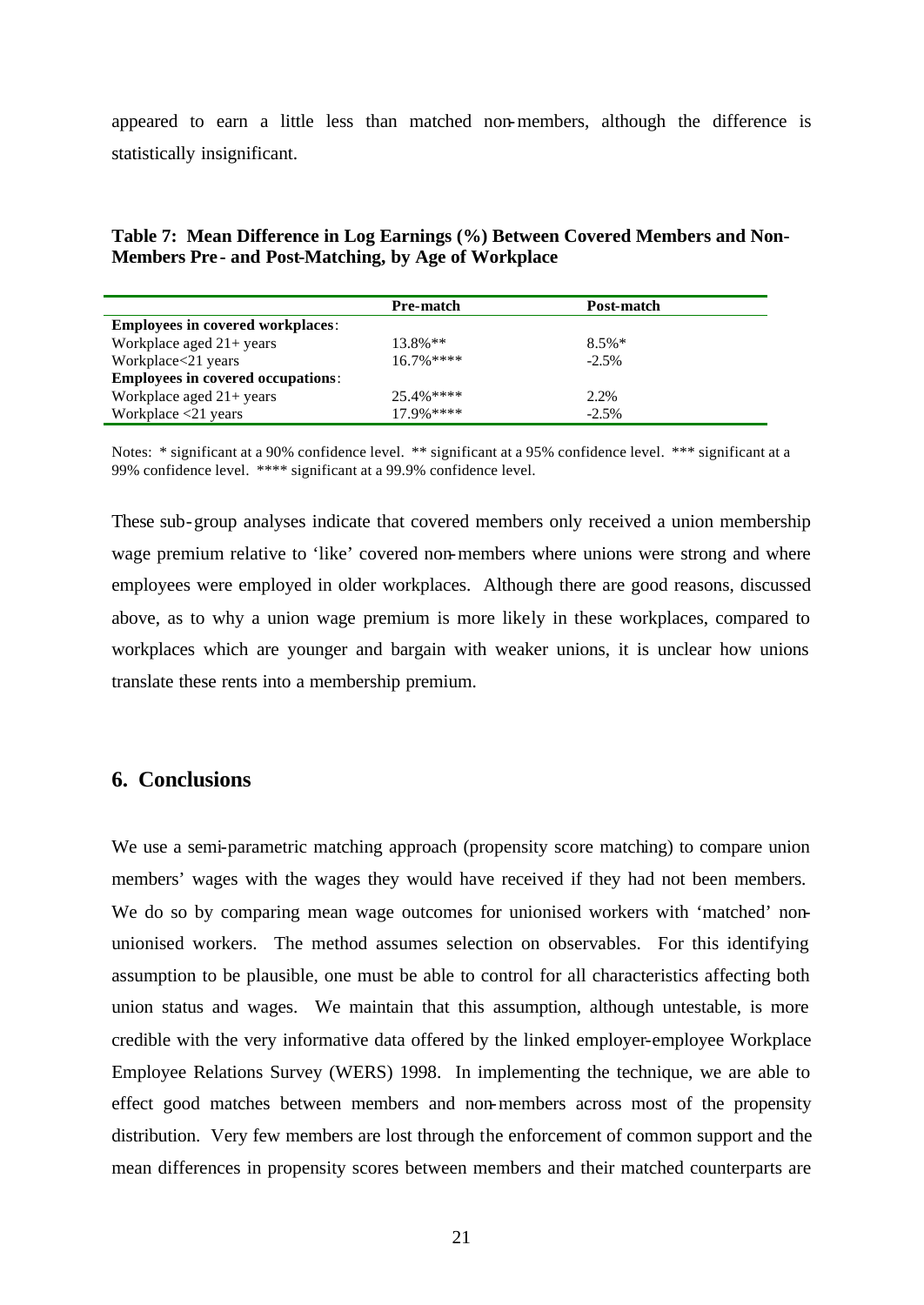small. We are also able to achieve a good balance in observable characteristics between members and matched non-members.

The union membership wage premium falls substantially after matching. The raw differential is around 24% in the private sector as a whole, 18% among employees in covered workplaces, and 25% among those in covered occupations. The only membership premium that is statistically significant in the population after matching is the 6.4% among employees in covered workplaces. The post-matching differentials of 3.5% and 2.7% in the whole private sector and those in covered workplaces respectively are not statistically significant.

In Section 2, we suggested that whether individuals received a union wage premium was likely to depend on whether their pay was set by collective bargaining. If so, then one would expect the size of the membership premium in the private sector as a whole, covered workplaces and covered occupations to be driven by the 'coverage gap' between members and non-members in each of the sub-samples. This would lead us to anticipate the smallest membership premium among workers in covered occupations, and the largest premium in the private sector as a whole (where the coverage gap between members and non-members is largest). This proved not to be the case. Pre-matching, the largest membership premium was within covered occupations. Although this proved to be somewhat illusory, with the gap becoming insignificant post-matching, the largest membership premium post-matching was found among employees in covered workplaces. It is not obvious why this should be so. One possible explanation is that, if the membership premium among covered workers arises through discrimination on the part of unions, employers, or both against non-members, as others have suggested, there may be more scope for this discrimination in covered workplaces than among a sub-population of employees, all of whom belong to a covered occupation. This is because the dimensions across which discrimination may occur are more numerous across occupations than within occupation. <sup>20</sup>

Further investigations as to the source of the membership premium revealed that the premium was larger where unions were stronger (as measured by union density) and among older workplaces relative to younger ones. These findings conform to our expectations about the likely availability of rents which unions can extract from the employer, but they do not explain why it is that unions are successful in channelling those rents to their members at the expense of 'like' non-members.

 $^{20}$  I would like to thank Dorothe Bonjour for this point.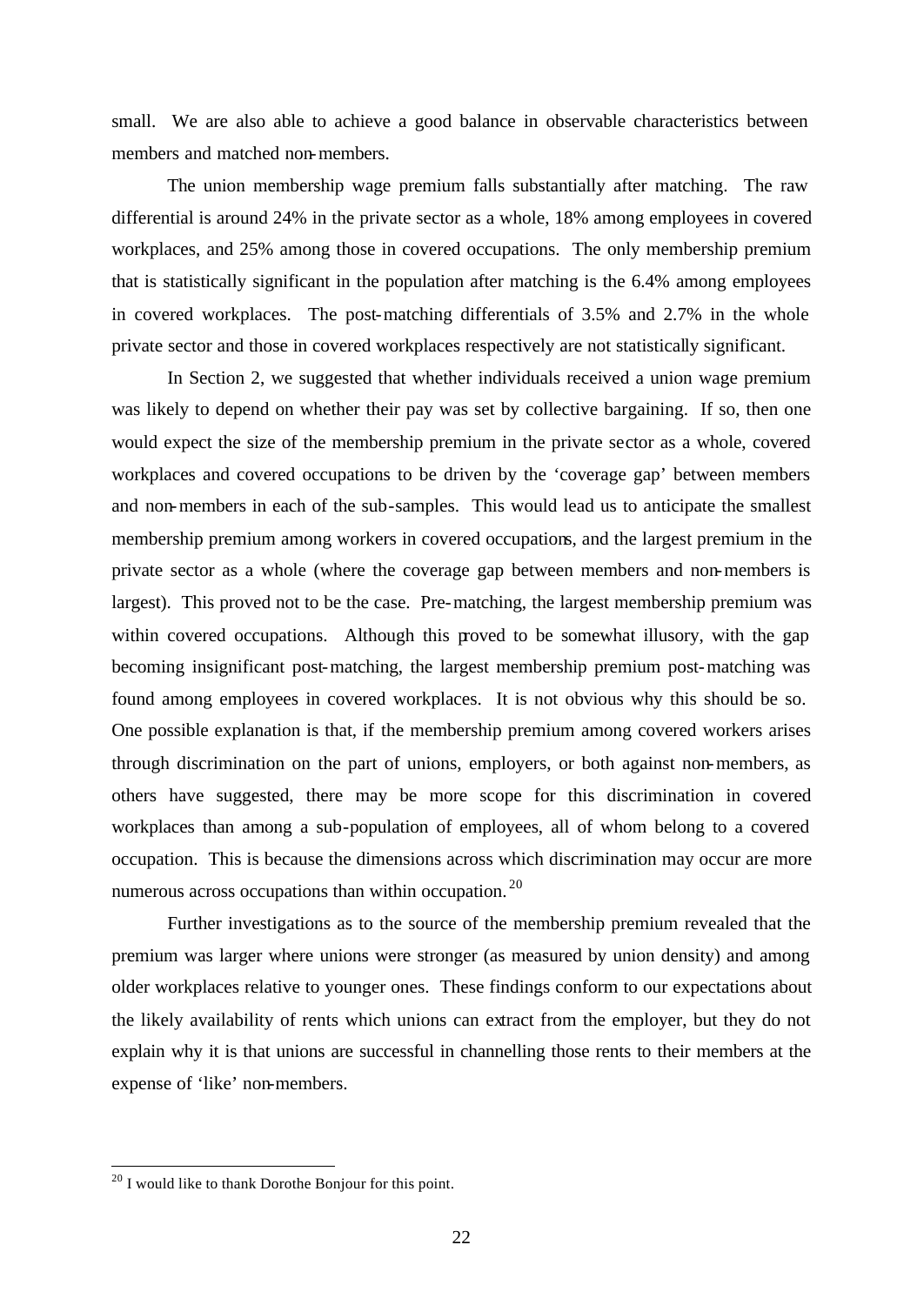Although not always statistically significant, our preferred population estimates for the membership premium range from 2.7% in covered occupations to 6.4% in covered workplaces. If there is a real membership wage premium, even among covered workers, why don't non-members join? Could it be that non-members face higher costs than members in joining a union? In the private sector as a whole this is quite likely since non-members are more likely to be located in non-unionised workplaces than members, and the costs of becoming a member are higher in non-unionised workplaces than they are in joining an already established union (Farber, 2001). However, it is less likely that there is a cost differential facing non-members where they are already located in covered workplaces. An alternative is that non-members are simply less desirous of membership than members, perhaps because their tastes differ. Bryson and Gomez (2002) present evidence to suggest that this is indeed the case, since the market for union membership is segmented along ideological lines. These tastes may have an independent effect on the likelihood of joining a union, or else they may affect the weight employees attach to the costs and benefits of membership. If this characteristic, which is unobserved in our data, is also likely to influence employees' wages, then its omission from our analysis will bias our estimates of the union membership wage premium.

Of course, if we focus on our estimates for the whole private sector or covered occupations, where no significant premium is apparent, we face a different question: why don't union members leave the union? Well, they have been leaving: union density is in decline, even within unionised workplaces (Millward *et al.*, 2000, Chapter 5). However, evidence for the period 1983-1998 indicates that the rate at which employees have left membership has not risen and that the decline in membership is due to an increase in employees who have never been members (Bryson and Gomez, 2002). It may well be that the returns to membership have declined. However, there are at least three reasons why it is not possible to read off employees' likely membership intentions from the wage premium they face. The first is that the premium may rise under, say, more favourable economic conditions. In any event, one can make the case for remaining in a union if  $-$  as we show  $$ union density has a role to play in the size of the wage premium unions can extract from the employer. If members were to leave, the prospects of bargaining for better wages will deteriorate. Second, members are unlikely to value membership purely in terms of the wage mark up unions command. Members also benefit directly by unions' efforts to improve nonpecuniary benefits, job security, the handling of grievance and disciplinary matters, and by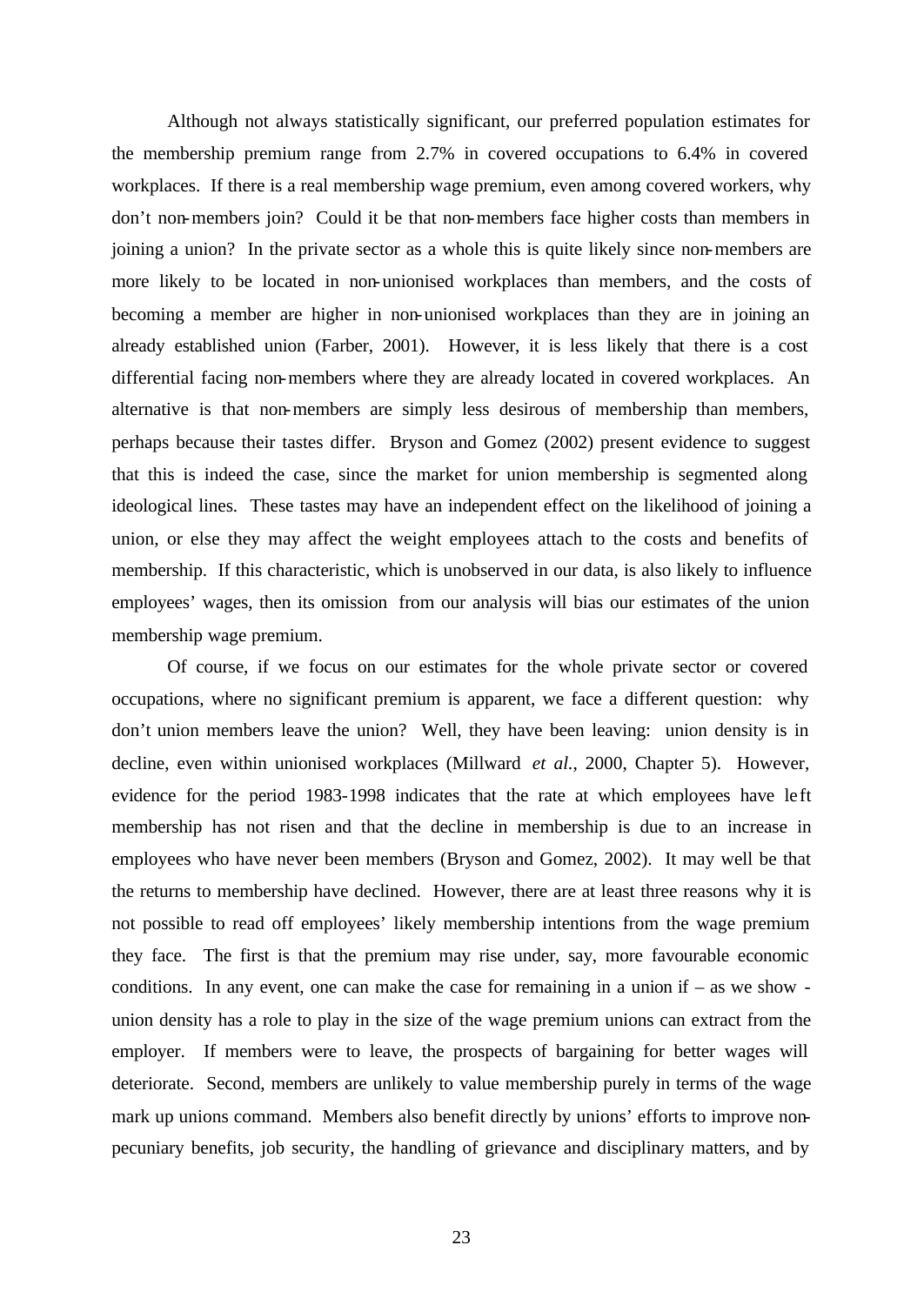encouraging management to treat all employees more fairly. Third, as alluded to above, many join and remain members because they are ideologically committed to doing so.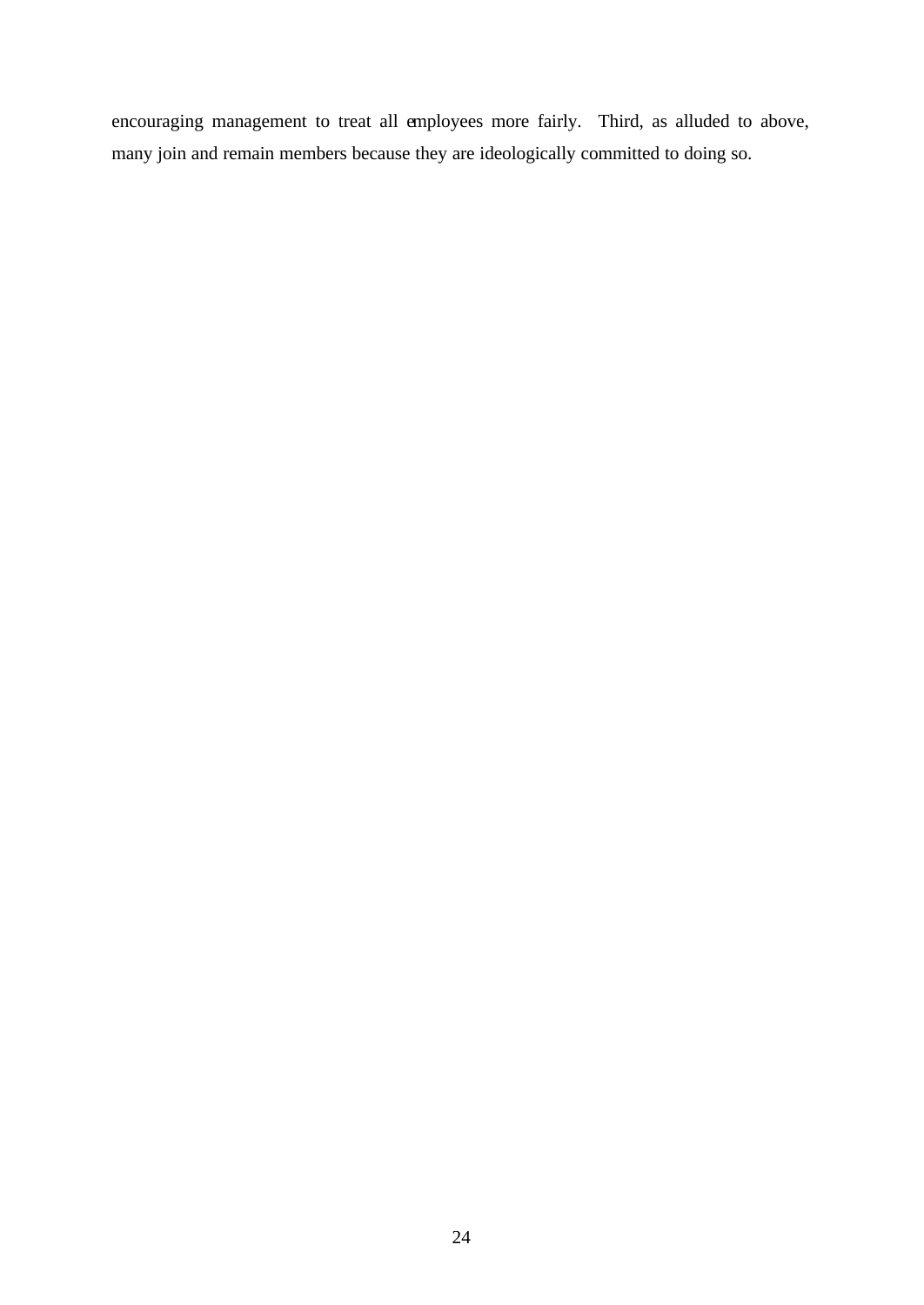| <b>Union</b> member                                      | 0.083        |
|----------------------------------------------------------|--------------|
|                                                          | $(4.98)$ **  |
| Workplace union recognition                              | 0.030        |
|                                                          | $(1.99)*$    |
| Age (ref.: under 20)                                     |              |
| $20-24$ years                                            | 0.155        |
|                                                          | $(5.68)$ **  |
| $25-29$ years                                            | 0.269        |
|                                                          | $(9.37)$ **  |
| 30-39 years                                              | 0.334        |
|                                                          | $(12.15)$ ** |
| 40-49 years                                              | 0.346        |
|                                                          | $(12.24)$ ** |
| $50+ years$                                              | 0.341        |
|                                                          | $(11.89)$ ** |
| Highest academic qualification (ref: none)               |              |
| CSE                                                      | 0.054        |
|                                                          | $(3.35)$ **  |
| <b>GCSE</b>                                              | 0.095        |
|                                                          | $(7.39)$ **  |
| A-level or equivalent                                    | 0.155        |
|                                                          | $(10.19)$ ** |
| Degree or post-graduate                                  | 0.263        |
|                                                          | $(12.41)$ ** |
|                                                          |              |
| Any vocational qualifications                            | $-0.021$     |
|                                                          | $(2.17)$ *   |
| Workplace tenure (ref: under 2 years)                    |              |
| 2-4 years                                                | 0.053        |
|                                                          | $(3.84)$ **  |
| 5-9 years                                                | 0.072        |
|                                                          | $(4.59)$ **  |
| $10+ years$                                              | 0.092        |
|                                                          | $(5.71)$ **  |
| Employer provided training in last 12 months (ref: none) |              |
| Less than 1 day                                          | 0.004        |
|                                                          | (0.27)       |
| $1 < 2$ days                                             | 0.045        |
|                                                          | $(3.24)$ **  |
| $2 < 5$ days                                             | 0.056        |
|                                                          | $(4.41)$ **  |
| $5 < 10$ days                                            | 0.040        |
|                                                          | $(2.04)*$    |
| $10+ days$                                               | 0.015        |
|                                                          | (0.90)       |
| Female                                                   | $-0.082$     |
|                                                          | $(6.24)$ **  |
| Dependent children                                       | 0.026        |
|                                                          | $(2.37)*$    |
| Married or living as married                             | 0.050        |
|                                                          | $(5.18)$ **  |
| <b>Health</b> problem                                    | $-0.064$     |
|                                                          | $(3.06)$ **  |
| Member of non-white ethnic group                         | $-0.048$     |
|                                                          | (1.50)       |
| Occupational classification (ref.: operative)            |              |
| Manager/senior administrator                             | 0.550        |
|                                                          | $(19.79)$ ** |
| Professional                                             | 0.488        |
|                                                          | $(16.62)$ ** |
| Associate professional and technical                     | 0.324        |
|                                                          | $(11.75)$ ** |
|                                                          |              |

# **Appendix Table 1: Gross Hourly Earnings in the Private Sector**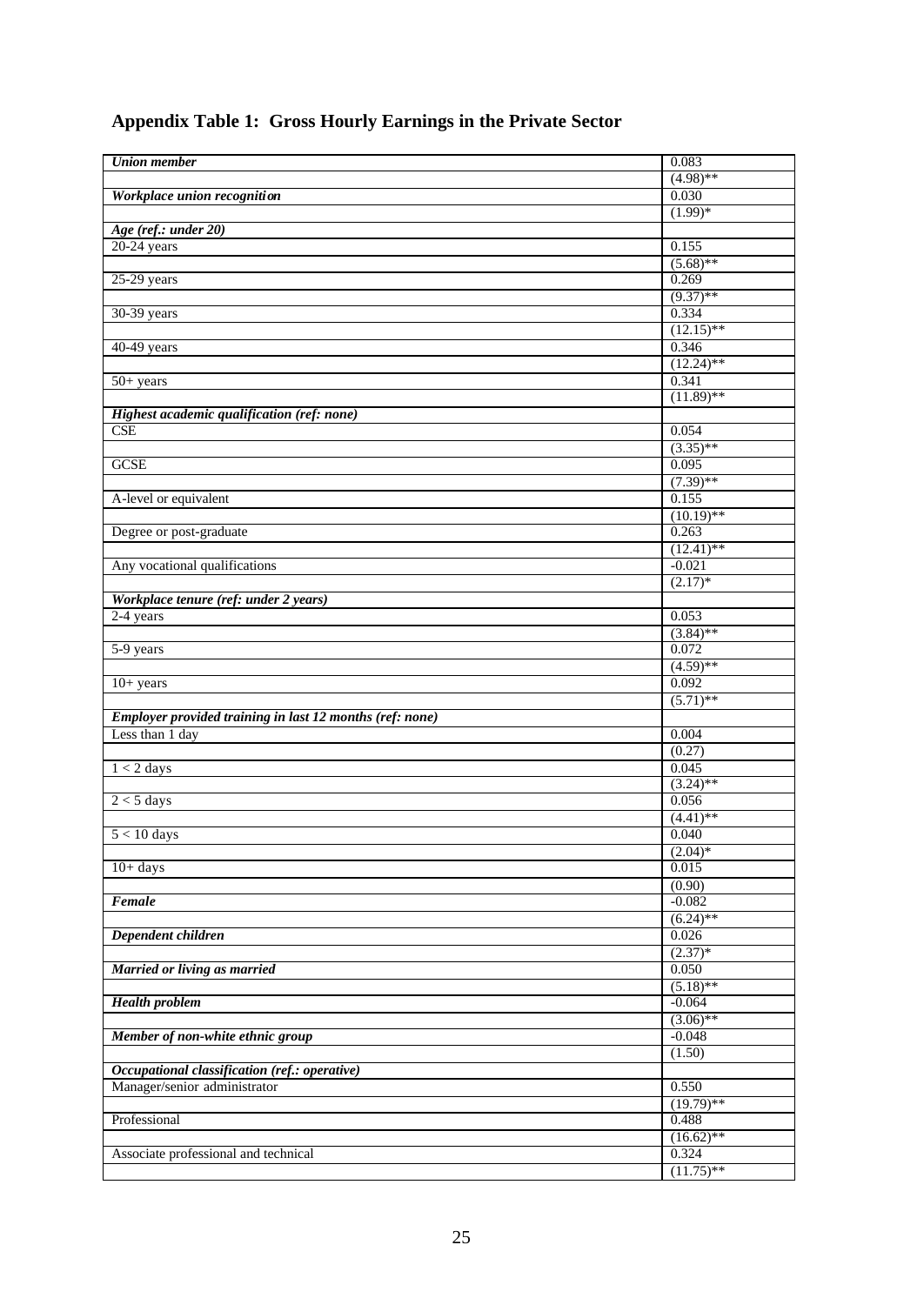| Clerical and secretarial                                                               | 0.151              |
|----------------------------------------------------------------------------------------|--------------------|
|                                                                                        | $(6.76)$ **        |
| Craft and skilled service                                                              | 0.142              |
|                                                                                        | $(5.95)$ **        |
|                                                                                        | $-0.018$           |
| Personal and protective service                                                        |                    |
|                                                                                        | (0.49)             |
| <b>Sales</b>                                                                           | 0.062              |
|                                                                                        | $(2.01)*$          |
| Other unskilled occupations                                                            | $-0.100$           |
|                                                                                        | $(3.68)$ **        |
| <b>Permanent contract</b>                                                              | 0.093              |
|                                                                                        | $(4.02)$ **        |
| Part-time (under 30 hours per week)                                                    | 0.073              |
|                                                                                        | $(2.70)$ **        |
| Overtime hours (ref.: no overtime)                                                     |                    |
| Overtime, voluntary                                                                    | 0.017              |
|                                                                                        | (0.76)             |
| Overtime, required                                                                     | 0.051              |
|                                                                                        | (1.90)             |
|                                                                                        |                    |
| Occupational gender segregation (ref.: equal between men and women)                    |                    |
| Only men                                                                               | 0.045              |
|                                                                                        | $(2.23)*$          |
| Mainly men                                                                             | 0.027              |
|                                                                                        | $(1.97)*$          |
| Mainly women                                                                           | $-0.070$           |
|                                                                                        | $(4.77)$ **        |
| Only women                                                                             | $-0.088$           |
|                                                                                        | $(4.44)$ **        |
| 50%+ of workforce are part-timers                                                      | $-0.167$           |
|                                                                                        | $(7.08)$ **        |
| Under 25% workforce is female                                                          | 0.038              |
|                                                                                        | $(2.04)$ *         |
|                                                                                        |                    |
|                                                                                        |                    |
|                                                                                        |                    |
| <b>Percentage of workforce manual (ref.: 50%+)</b><br>Under 10% of workforce is manual | 0.146              |
|                                                                                        | $(7.27)$ **        |
| 10-49%                                                                                 | 0.066              |
|                                                                                        | $(3.58)$ **        |
| Workplace size (ref.: 10-24 employees)                                                 |                    |
| 25-49 employees                                                                        | 0.036              |
|                                                                                        | (1.32)             |
| 50-99 employees                                                                        | 0.051              |
|                                                                                        | $(2.02)^*$         |
| 100-199 employees                                                                      | 0.050              |
|                                                                                        | (1.85)             |
| 200-499 employees                                                                      | 0.091              |
|                                                                                        | $(3.30)$ **        |
| 500+ employees                                                                         | 0.168              |
|                                                                                        | $(5.16)$ **        |
| <b>Foreign</b> owned                                                                   | 0.133              |
|                                                                                        | $(5.09)$ **        |
| Single independent workplace                                                           | $-0.030$           |
|                                                                                        |                    |
|                                                                                        | (1.66)             |
| Industrial classification (ref.: manufacturing, utilities, construction)               |                    |
| Wholesale and retail distribution                                                      | $-0.063$           |
|                                                                                        | $(2.87)$ **        |
| Hotels and restaurants                                                                 | $-0.136$           |
|                                                                                        | $(4.05)$ **        |
| Transport and communication                                                            | $-0.038$           |
|                                                                                        | (1.24)             |
| <b>Financial Services</b>                                                              | $-0.040$           |
|                                                                                        | (1.54)             |
| Other business services                                                                | $-0.043$           |
| Other                                                                                  | (1.58)<br>$-0.037$ |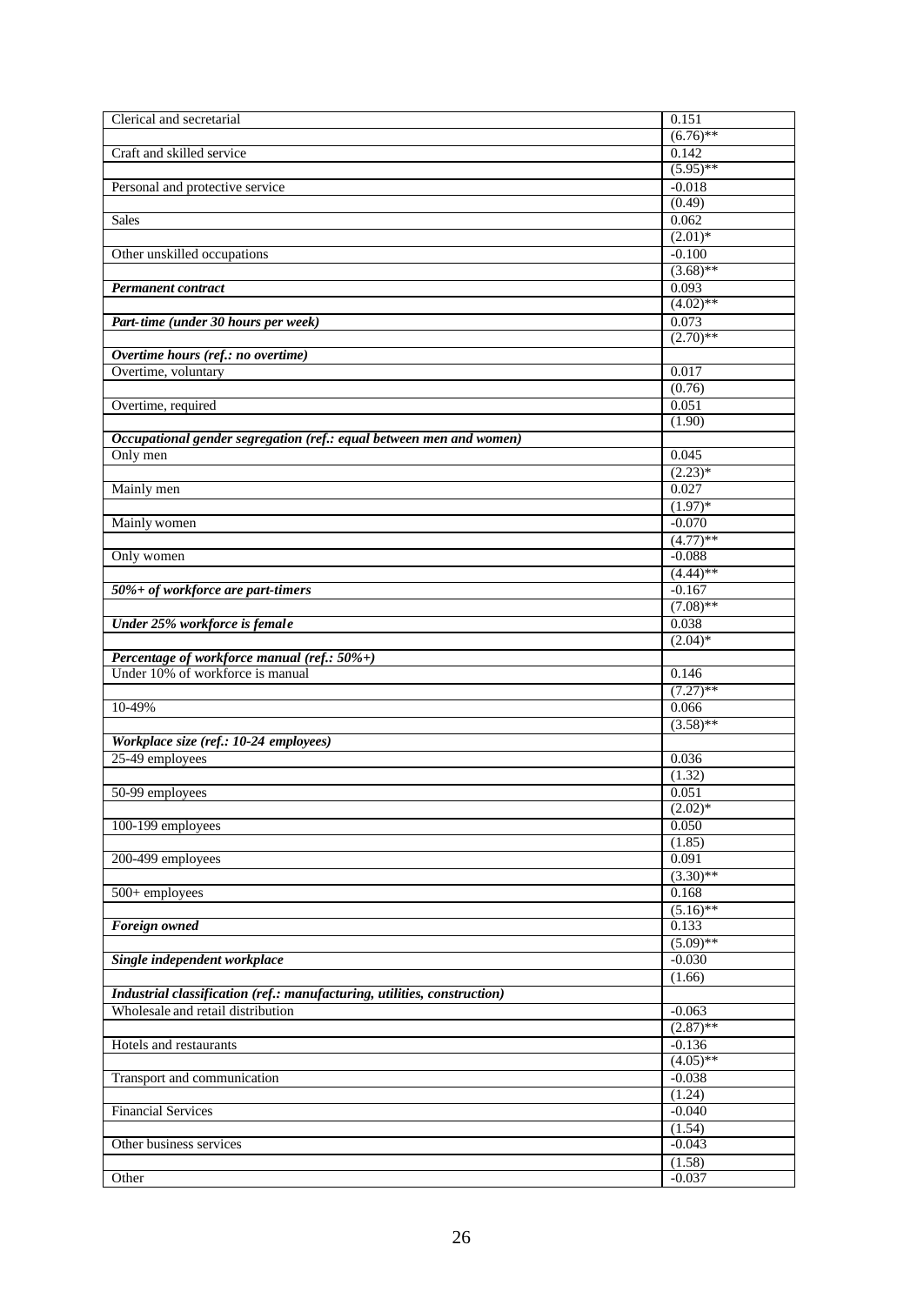|                              | (1.16)              |
|------------------------------|---------------------|
| London                       | 0.194               |
|                              | $(7.86)$ **         |
| Unemployment rate of $5\%$ + | $-0.058$            |
|                              | $(3.39)$ **         |
| Constant                     | 0.928               |
|                              | $(21.15)$ **        |
| Sigma                        | 0.333               |
|                              | $(41.76)$ **        |
| F stat                       | $(60,989) = 101.31$ |
|                              | $Prob>F = 0.0000$   |
| Observations                 | 14875               |

Note: \* significant at 5% level; \*\* significant at 1% level. Absolute value of t-statistics in parentheses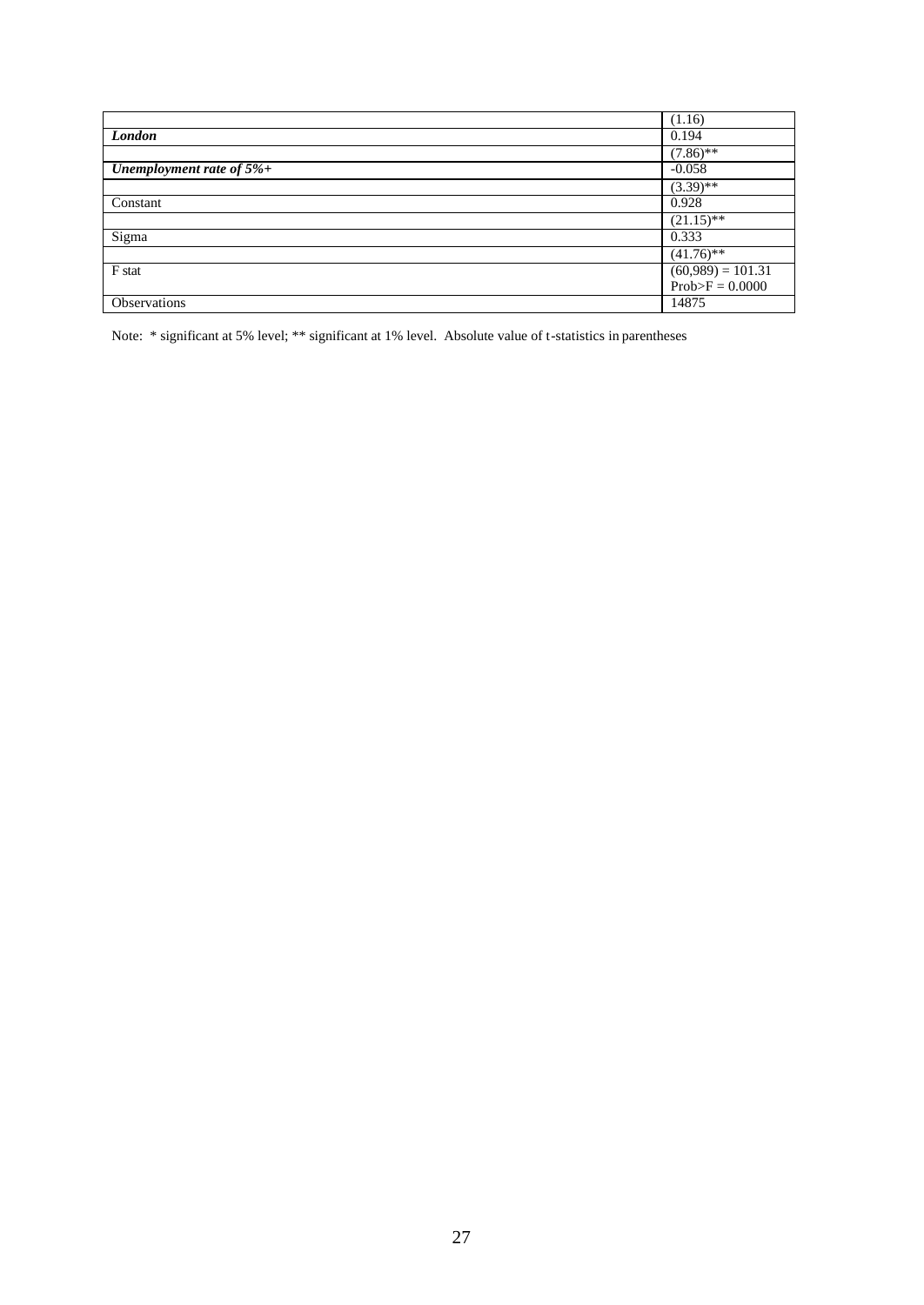| Demographics:                                 |                   |
|-----------------------------------------------|-------------------|
| Age (ref.: under 20)                          |                   |
| $20-24$ years                                 | 0.222             |
|                                               | $(1.98)*$         |
| $25-29$ years                                 | 0.495             |
|                                               | $(4.91)$ **       |
| 30-39 years                                   | 0.712             |
|                                               | $(6.99)$ **       |
| 40-49 years                                   | 0.821             |
|                                               | $(7.81)$ **       |
|                                               | 0.808             |
| $50+ years$                                   |                   |
|                                               | $(7.55)$ **       |
| Highest academic qualification (ref: none)    |                   |
| <b>CSE</b>                                    | 0.096             |
|                                               | (1.65)            |
| <b>GCSE</b>                                   | $-0.060$          |
|                                               | (1.13)            |
| A-level or equivalent                         | $-0.125$          |
|                                               | (1.86)            |
| Degree or post-graduate                       | $-0.317$          |
|                                               | $(3.88)$ **       |
| Female                                        | $-0.013$          |
|                                               | (0.24)            |
| Married or living as married                  | 0.105             |
|                                               | $(2.67)$ **       |
| <b>Health problem</b>                         | 0.080             |
|                                               | (1.19)            |
| Member of non-white ethnic group              | 0.169             |
|                                               | (1.90)            |
| Job-related:                                  |                   |
| Occupational classification (ref.: operative) |                   |
| Manager/senior administrator                  | $-0.979$          |
|                                               | $(8.77)$ **       |
| Professional                                  | $-0.492$          |
|                                               | $(4.77)**$        |
| Associate professional and technical          | $-0.524$          |
|                                               | $(5.22)$ **       |
| Clerical and secretarial                      | $-0.917$          |
|                                               | $(9.30)$ **       |
|                                               |                   |
| Craft and skilled service                     | $-0.033$          |
|                                               | (0.41)            |
| Personal and protective service               | $-0.938$          |
|                                               | $(6.16)$ **       |
| <b>Sales</b>                                  | $-0.544$          |
|                                               | $(5.16)$ **       |
| Other unskilled occupations                   | $-0.547$          |
|                                               | $(5.66)$ **       |
| <b>Permanent contract</b>                     | 0.275             |
|                                               | $(2.84)$ **       |
| Hours worked (continuous)                     | 0.023             |
|                                               | $(3.37)$ **       |
| <b>Hours worked squared</b>                   | $-0.000$          |
|                                               | $(3.28)$ **       |
| Occupation performed solely by men            | 0.122             |
|                                               | $(2.07)*$         |
| <b>Workforce composition:</b>                 |                   |
| Percentage female is <25%                     | 0.476             |
|                                               | $\sqrt{(4.96)**}$ |
| Percentage part-time is <10%                  | $-0.321$          |
|                                               | $(3.25)$ **       |
| No workers aged under 20 years                | 0.365             |
|                                               |                   |

# **Appendix Table 2: Individual Union Membership Status in the Private Sector**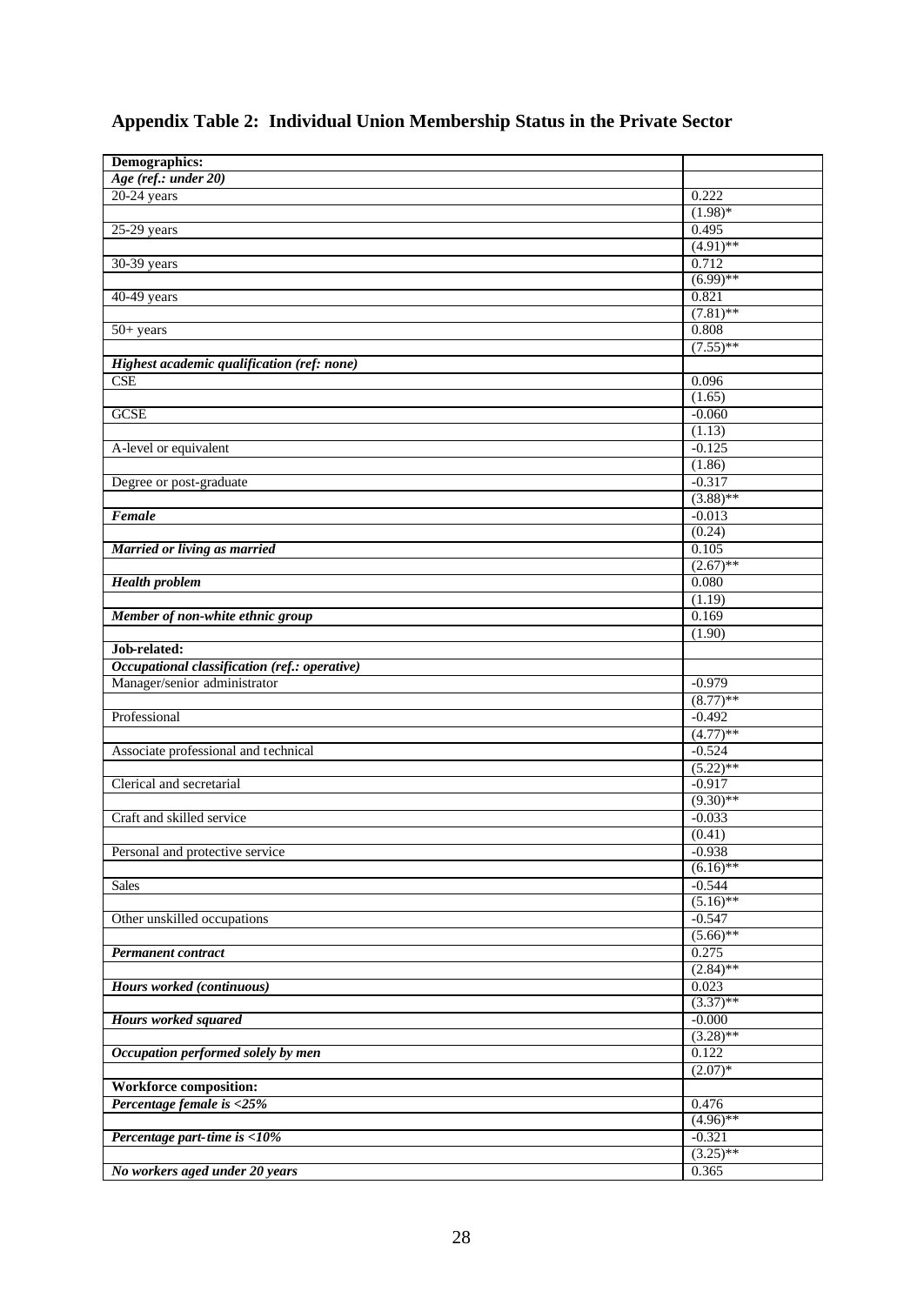|                                                                                                                                  | $(4.03)$ **           |
|----------------------------------------------------------------------------------------------------------------------------------|-----------------------|
| No manual workers                                                                                                                | 0.506                 |
|                                                                                                                                  | $(4.91)$ **           |
| Workplace:                                                                                                                       |                       |
| Size (ref: 10-99 employees)                                                                                                      |                       |
| 100-199 employees                                                                                                                | 0.479                 |
|                                                                                                                                  | $(4.30)$ **           |
| 200-499 employees                                                                                                                | 0.941                 |
|                                                                                                                                  | $(9.98)$ **           |
| 500+ employees                                                                                                                   | 1.104                 |
|                                                                                                                                  | $(9.59)$ **           |
| Foreign-owned                                                                                                                    | $-0.153$              |
|                                                                                                                                  | (1.56)                |
| Single independent establishment                                                                                                 | $-0.533$              |
|                                                                                                                                  | $(5.40)$ **           |
| Workplace activity (ref: producers of goods/services for consumers, producers for other parts of<br>organisation, non-producers) |                       |
| Administrative office only                                                                                                       | $-0.364$              |
|                                                                                                                                  | $(2.14)$ *            |
| Supplier to other companies                                                                                                      | $-0.371$              |
|                                                                                                                                  | $(4.08)$ **           |
| Industrial classification (ref.: manufacturing, utilities, construction)                                                         |                       |
| Wholesale and retail distribution                                                                                                | $-0.481$              |
|                                                                                                                                  | $(4.20)$ **           |
| <b>Hotels and Restaurants</b>                                                                                                    | $-0.434$              |
|                                                                                                                                  | $(2.29)*$             |
| Transport and communication                                                                                                      | 0.142                 |
|                                                                                                                                  | (1.00)                |
| <b>Financial Services</b>                                                                                                        | 0.258                 |
| Other business services                                                                                                          | $(1.98)*$<br>$-0.738$ |
|                                                                                                                                  | $(4.42)$ **           |
| Other                                                                                                                            | 0.073                 |
|                                                                                                                                  | (0.57)                |
| Location (ref: East, East Midlands, London, South East, Yorkshire and Humberside, North East)                                    |                       |
| North                                                                                                                            | 0.336                 |
|                                                                                                                                  | $(2.08)*$             |
| North West                                                                                                                       | 0.426                 |
|                                                                                                                                  | $(3.50)$ **           |
| Scotland                                                                                                                         | 0.178                 |
|                                                                                                                                  | (1.49)                |
| South West                                                                                                                       | 0.391                 |
|                                                                                                                                  | $(3.32)$ **           |
| Wales                                                                                                                            | 0.194                 |
|                                                                                                                                  | (0.91)                |
| West Midlands                                                                                                                    | 0.387                 |
|                                                                                                                                  | $(2.90)$ **           |
| <b>Local labour market conditions:</b>                                                                                           |                       |
| Unemployment rate of $5\%+$                                                                                                      | 0.282                 |
|                                                                                                                                  | $(3.75)$ **           |
| Constant                                                                                                                         | $-2.076$              |
|                                                                                                                                  | $(9.06)$ **           |
| Observations                                                                                                                     | 14932                 |
| F-stat                                                                                                                           | $(49,995) = 20.26$    |
|                                                                                                                                  | $Prob>F=0.0000$       |

Note: \* significant at 5% level; \*\* significant at 1% level. Absolute value of t-statistics in parentheses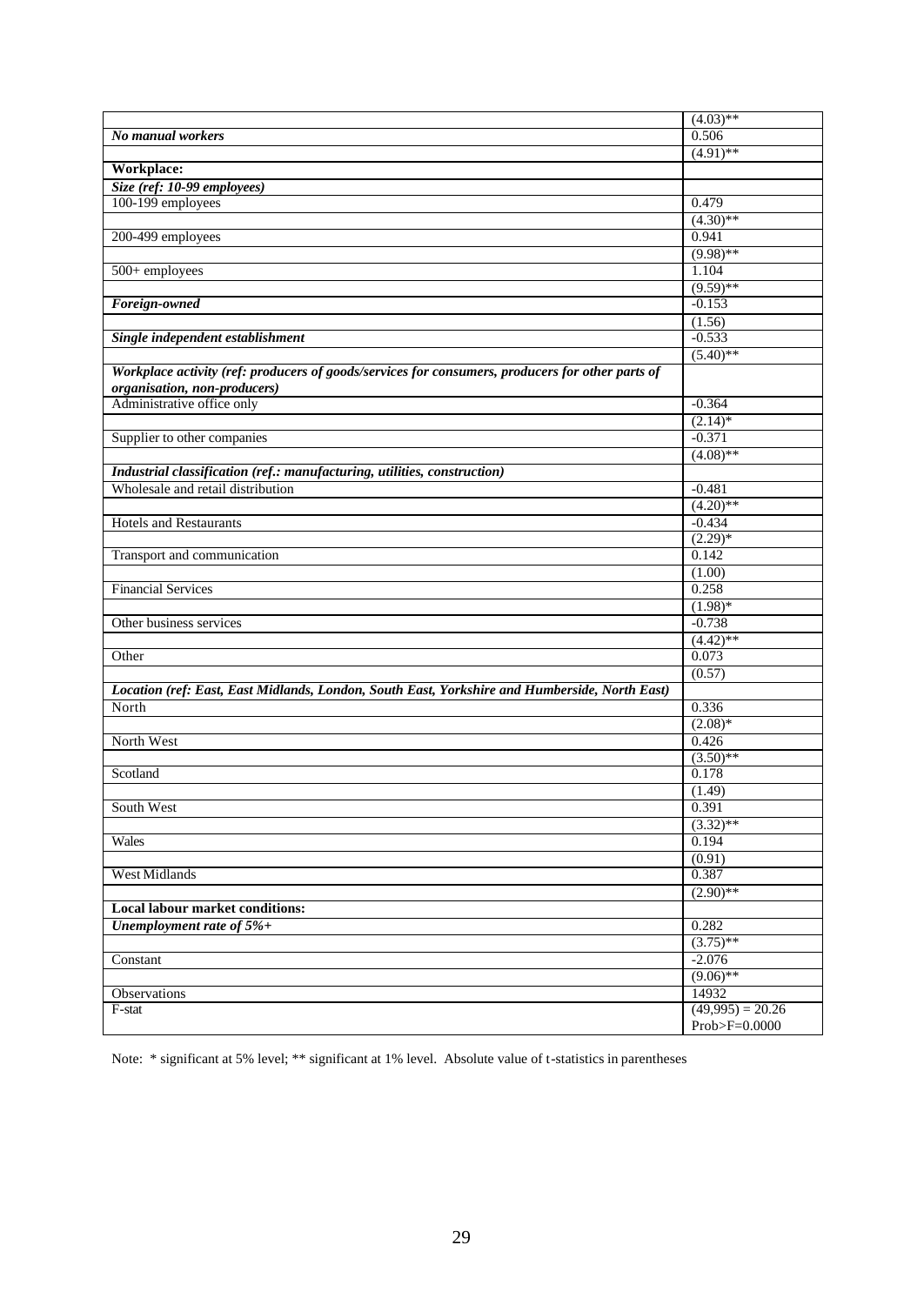#### **Appendix Table 3: Imbalance in Means Between Treated and Matched Comparators, Plus Standardised Differences (%)**

|                                                          | Non-       | Non-       | Members    | % bias             | % bias after      |
|----------------------------------------------------------|------------|------------|------------|--------------------|-------------------|
|                                                          | members    | members    |            | before match       | match             |
|                                                          | pre-match  | matched    |            |                    |                   |
| Age                                                      | .11        | .04        | .03        | $-30.31$           | $-3.26$           |
| 20-24 years<br>$25-29$ years                             | .16        | .12        | .12        | $-12.65$           | $-2.38$           |
| 30-39 years                                              | .27        | .31        | .31        | 10.10              | 0.38              |
| 40-49 years                                              | .21        | .27        | .30        | 22.70              | 6.90              |
| $50+ years$                                              | .20        | .24        | .23        | 7.27               | $-3.05$           |
|                                                          |            |            |            |                    |                   |
| Highest academic qualification                           |            |            |            |                    |                   |
| CSE                                                      | .12        | .14        | .13        | 3.94               | $-3.25$           |
| <b>GCSE</b>                                              | .28<br>.17 | .28<br>.13 | .28<br>.15 | $-0.48$<br>$-3.82$ | 0.38<br>5.97      |
| A-level or equivalent<br>Degree or post-graduate         | .22        | .16        | .16        | $-17.63$           | 1.07              |
|                                                          |            |            |            |                    |                   |
| Female                                                   | .49        | .38        | .35        | $-30.94$           | $-4.52$           |
| Married or living as married                             | .64        | .74        | .76        | 28.11              | 4.44              |
| Health problem                                           | .05        | .06        | .06        | 7.85               | 1.73              |
| Member of non-white ethnic group                         | .04        | .03        | .03        | $-1.67$            | 0.54              |
|                                                          |            |            |            |                    |                   |
| Occupational classification                              |            |            |            |                    |                   |
| Manager/senior administrator                             | .15        | .09        | .09        | $-20.92$           | $-2.23$           |
| Professional                                             | .09        | .09        | .10        | $-0.16$            | 1.60              |
| Associate professional and technical                     | .08        | .11        | .10        | 7.61               | $-6.00$           |
| Clerical and secretarial                                 | .23        | .16        | .20        | $-9.79$            | 9.79              |
| Craft and skilled service                                | .08        | .17        | .17        | 30.38              | 1.64              |
| Personal and protective service                          | .08        | .03        | .02        | $-25.92$           | $-1.36$           |
| <b>Sales</b>                                             | .12        | .09        | .07        | $-18.43$           | $-5.83$           |
| Other unskilled occupations                              | .09        | .06        | .06        | $-13.02$           | $-2.87$           |
| Permanent contract                                       | .94        | .96        | .97        | 15.54              | 3.87              |
| Hours worked (continuous)                                | 37.59      | 39.49      | 39.77      | 19.46              | 2.43              |
| Hours worked squared                                     | 1581.37    | 1673.33    | 1682.22    | 11.94              | 1.03              |
| Occupation performed solely by men                       | .15        | .26        | .26        | 30.90              | 1.22              |
| Percentage female is <25%                                | .26        | .41        | .46        | 47.32              | 10.65             |
| Percentage part-time is <10%                             | .53        | .61        | .65        | 25.96              | 7.59              |
| No workers aged under 20 years                           | .22        | .27        | .30        | 18.94              | 6.96              |
| No manual workers                                        | .21        | .25        | .23        | 5.04               | $-4.88$           |
|                                                          |            |            |            |                    |                   |
| Workplace size                                           |            |            |            |                    |                   |
| 100-199 employees                                        | .18        | .19        | .20        | 5.94               | 3.82              |
| 200-499 employees                                        | .17        | .34        | .33        | 38.59              | $-1.08$           |
| 500+ employees                                           | $.08\,$    | .22        | .18        | 29.33              | $-13.14$          |
| Foreign-owned                                            | .18        | .21        | .20        | 5.47               | $-2.31$           |
| Single independent establishment                         | .29        | .14        | .10        | $-49.41$           | $-8.54$           |
|                                                          |            |            |            |                    |                   |
| Workplace activity                                       |            |            |            |                    |                   |
| Administrative office only                               | .07        | .03        | .04        | $-11.31$           | 6.69              |
| Supplier to other companies                              | .34        | .27        | .24        | $-23.06$           | $-6.68$           |
|                                                          |            |            |            |                    |                   |
| Industrial classification                                |            |            |            |                    |                   |
| Wholesale and retail distribution                        | .23        | .12        | .11        | $-33.58$           | $-3.41$           |
| <b>Hotels and Restaurants</b>                            | .07<br>.05 | .02<br>.12 | .01<br>.12 | $-28.83$<br>30.00  | $-4.61$<br>$-.97$ |
| Transport and communication<br><b>Financial Services</b> | .07        | .17        | .14        | 22.12              | $-9.29$           |
| Other business services                                  | .16        | .03        | .03        | $-43.70$           | $-0.09$           |
| Other                                                    | .15        | .10        | .10        |                    | $-1.28$           |
|                                                          |            |            |            | $-17.37$           |                   |
| Location                                                 |            |            |            |                    |                   |
| North                                                    | .04        | .06        | .08        | 15.96              | 7.83              |
| North West                                               | .08        | .12        | .13        | 18.92              | 5.97              |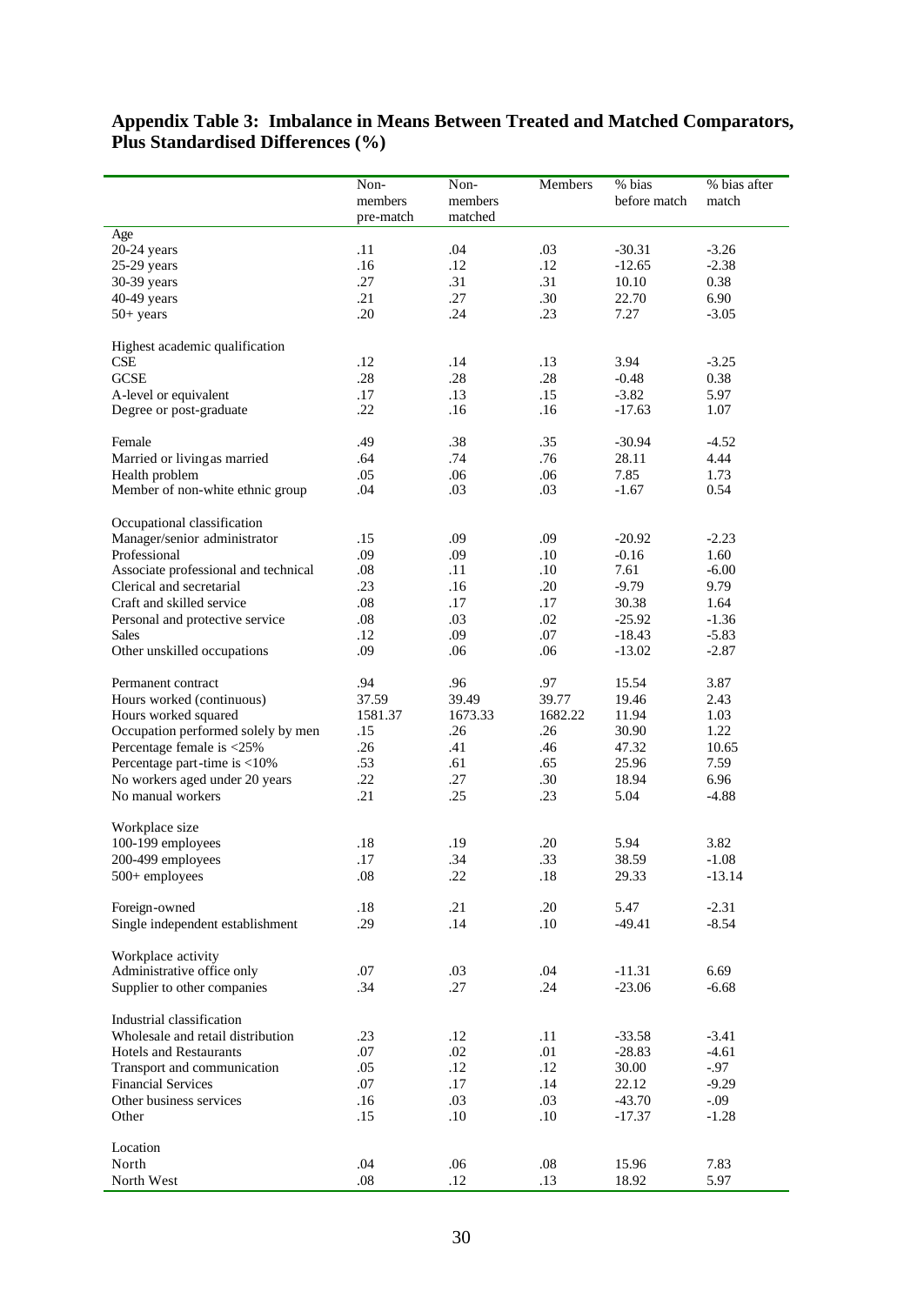| Scotland                                                        | .09 | .11 | .11 | 7.07  | 1.72     |
|-----------------------------------------------------------------|-----|-----|-----|-------|----------|
| South West                                                      | .09 | .10 | .11 | 4.85  | 1.81     |
| Wales                                                           | .04 | .05 | .05 | 4.43  | $-5.29$  |
| West Midlands                                                   | .08 | .12 | .08 | 4.13  | $-10.95$ |
| Unemployment rate of $5\%$ +                                    | .48 | .57 | .56 | 17.15 | $-2.90$  |
| Average absolute standardised bias pre-                         |     |     |     |       | 18.16    |
| match, whole sample<br>Average absolute standardised bias post- |     |     |     | 4.21  |          |
| match, whole sample                                             |     |     |     |       |          |
| Average absolute standardised bias pre-<br>2.12                 |     |     |     |       |          |
| match, matched sample                                           |     |     |     |       |          |
| Average absolute standardised bias post-<br>$-0.29$             |     |     |     |       |          |
| match, matched sample                                           |     |     |     |       |          |
| Absolute bias reduction<br>41.00                                |     |     |     |       |          |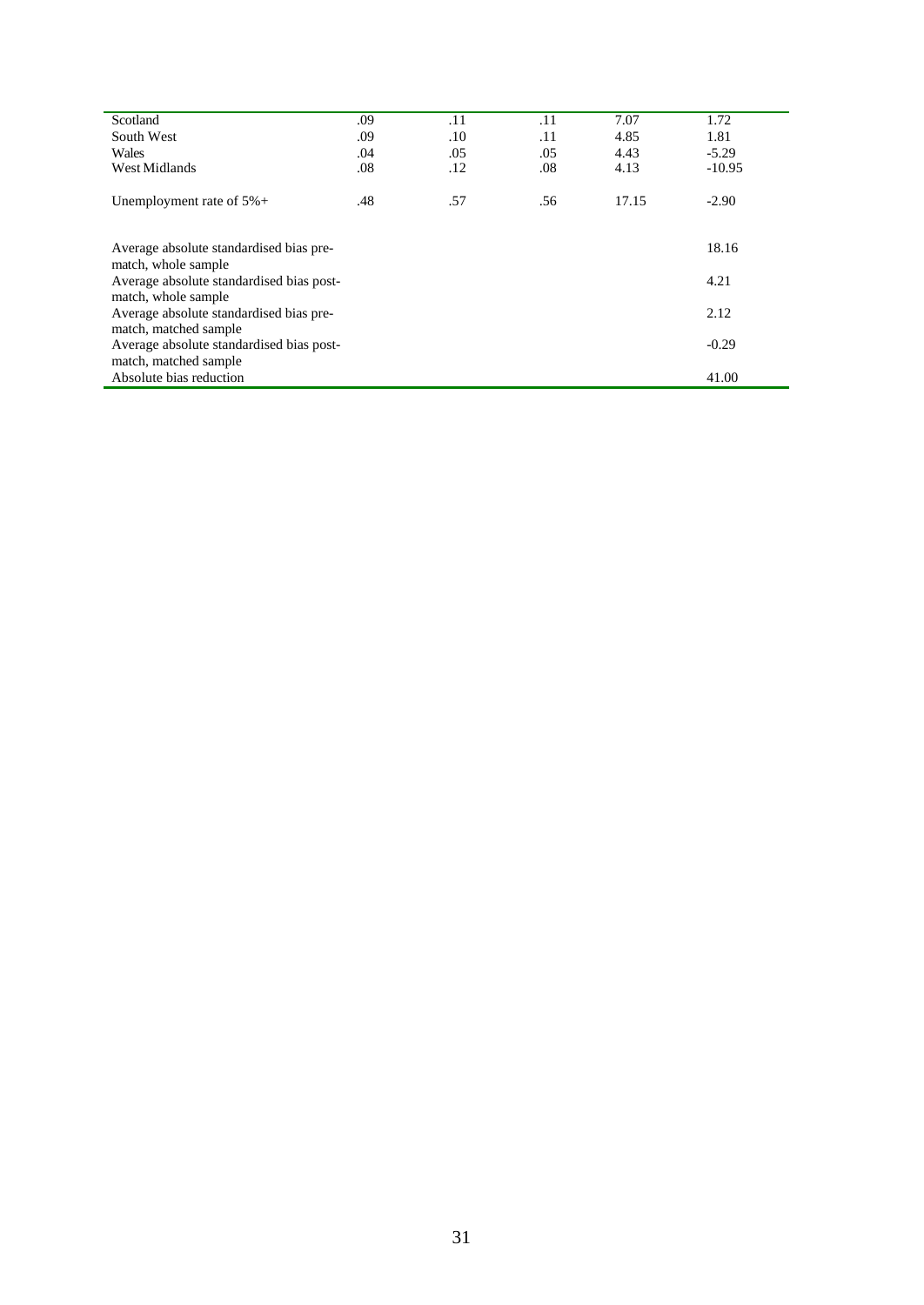#### **References**

- Airey, C., Hales, J., Hamilton, R., Korovessis, C., McKernan, A. and Perdon, S. (1999), *The Workplace Employee Relations Survey (WERS), 1997-8: Technical Report.*
- Andrews, M. J., Stewart, M. B., Swaffield, J. K., Upward, R. (1998), 'The Estimation of Union Wage Differentials and the Impact of Methodological Choices', Labour Economics, 5, pp. 449-474.
- Blackaby, D., Murphy, P. and Sloane, P. (1991), 'Union Membership, Collective Bargaining Coverage and the Trade Union Mark-Up For Britain', Economic Letters, 36, pp. 203- 208.
- Blakemore, A. E., Hunt, J. C. and Kiker, B. F. (1986), 'Collective Bargaining and Union Membership Effects on the Wages of Male Youths', Journal of Labor Economics, 4, April, pp. 193-211.
- Booth, A. L. and Bryan, M. L. (2001), 'The Union Membership Wage-Premium Puzzle: Is There a Free Rider Problem', Working Paper, Institute for Social and Economic Research, University of Essex.
- Bryson, A. and Gomez, R. (2002), 'You Can't Always Get What You Want: Frustrated Demand for Union Membership and Representation in Britain', Working Paper No. 1182, Centre for Economic Performance, London School of Economics.
- Budd, J. W. and Na, I. (2000), 'The Union Membership Wage Premium for Employees Covered by Collective Bargaining Agreements', Journal of Labor Economics, 18(4), pp. 783-807.
- Dehejia, R. and Wahba, S. (1998), 'Propensity Score Matching Methods For Non-Experimental Causal Studies', NBER Working Paper No. 6829.
- Farber, H. (2001), 'Notes on the Economics of Labor Unions'. Working Paper No. 452. Princeton University, Industrial Relations Section.
- Forth, J. and Millward, N. (2000a), 'The Determinants of Pay Levels and Fringe Benefit Provision in Britain', Discussion Paper No.171, NIESR: London.
- Forth, J. and Millward, N. (2000b), 'Pay Settlements in Britain', Discussion Paper No.173, NIESR: London.
- Freeman, R. B. and Medoff, J. L. (1984), *What Do Unions Do?*, Basic Books: New York.
- Frölich, M., Heshmati, A. and Lechner, M. (2001), 'A Microeconometric Evaluation of Rehabilitation of Long-Term Sickness in Sweden', St. Gallen Working Paper.
- Green, F. (1988), 'The Trade Union Wage Gap In Britain: Some New Estimates', Economic Letters, 27, pp. 183-187.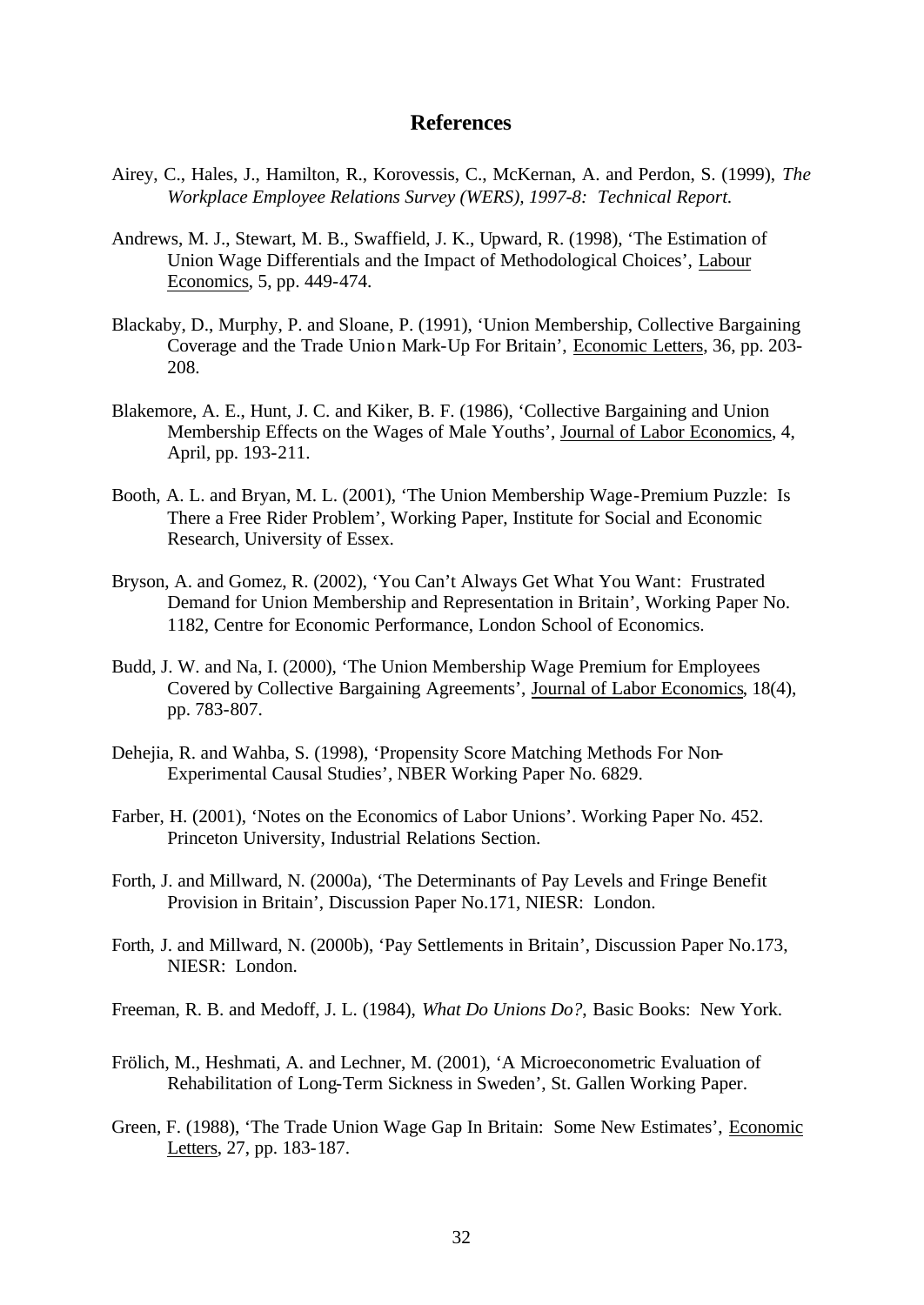- Heckman, J., Ichimura, H., Smith, J. and Todd, P. (1998), 'Characterizing Selection Bias Using Experimental Data', Econometrica, 66(5): pp. 1017-1098.
- Heckman, J., Ichimura, H. and Todd, P. (1997), 'Matching as an Econometric Evaluation Estimator: Evidence From Evaluating a Job Training Programme', Review of Economic Studies, 64: pp. 605-654.
- Heckman, J., LaLonde, R. and Smith, J. (1999), 'The Economics and Econometrics of Active Labor Market Programs' in O. Ashenfelter, and D. Card (eds.), *The Handbook of Labour Economics*, Vol. III, North Holland: Amsterdam.
- Hildreth, A. (1999), 'What Has Happened to the Union Wage Differential in Britain in the 1990s', Oxford Bulletin of Economics and Statistics, 61, 1, pp. 5-31.
- Holland, P. W. (1986), 'Statistics and Causal Inference', Journal of the American Statistical Association, December, Vol. 81, No. 396, pp. 945-960.
- Lewis, H. G. (1986), *Union Relative Wage Effects: A Survey*, University of Chicago Press: Chicago, Illinois, USA.
- Machin, S. (2001), 'Does It Still Pay to Be in a Union?', Working Paper No. 1180, Centre for Economic Performance, London School of Economics.
- Metcalf, D., Hansen, K. and Charlwood, A. (2001), 'Unions and the Sword of Justice: Unions and Pay Systems, Pay Inequality, Pay Discrimination and Low Pay', National Institute Economic Review, No. 176, April, pp. 61-75.
- Millward, N., Bryson, A. and Forth, J. (2000), *All Change at Work? British Employment Relations, 1980-98, as portrayed by the Workplace Industrial Relations Survey Series*, Routledge: London.
- Rosenbaum, P. and Rubin, D. (1983), 'The central role of the propensity score in observational studies for causal effects'. *Biometrica* 70: pp. 41-50.
- Rosenbaum, P. and Rubin, D. (1985), 'Constructing a Control Group Using Multivariate Matched Sampling Methods that Incorporate the Propensity Score'. *The American Statistician* 39, 1: 33-38
- Schumacher, E. J. (1999), 'What Explains Wage Differences between Union Members and Covered Nonmembers?', *Southern Economic Journal*, 65(3), pp. 493-512.
- Sianesi, B. (2001), 'An Evaluation of the Active Labour Market Programmes in Sweden', IFAU Working Paper #2001: 5
- Stewart, M. (1983), 'On Least Squares Estimation when the Dependent Variable is Grouped', *Review of Economic Studies*, 50(4), 737-753
- Stewart, M. (1987), 'Collective bargaining arrangements, closed shops and relative pay', *Economic Journal*, 97, 140-155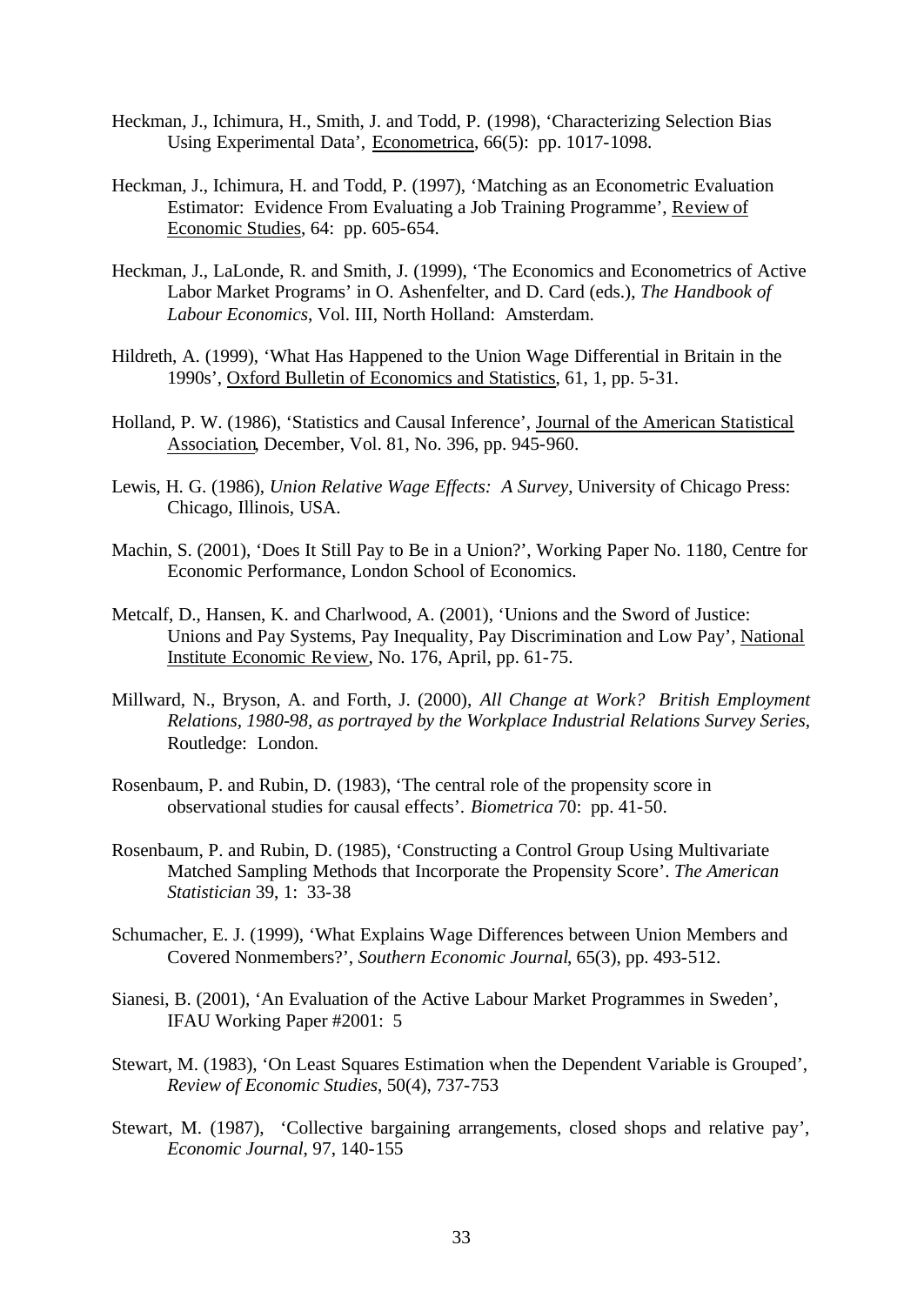Stewart, M. (1995), "Union wage differentials in an era of declining unionisation", *Oxford Bulletin of Economics and Statistics*, Vol 57, No 2, 143-66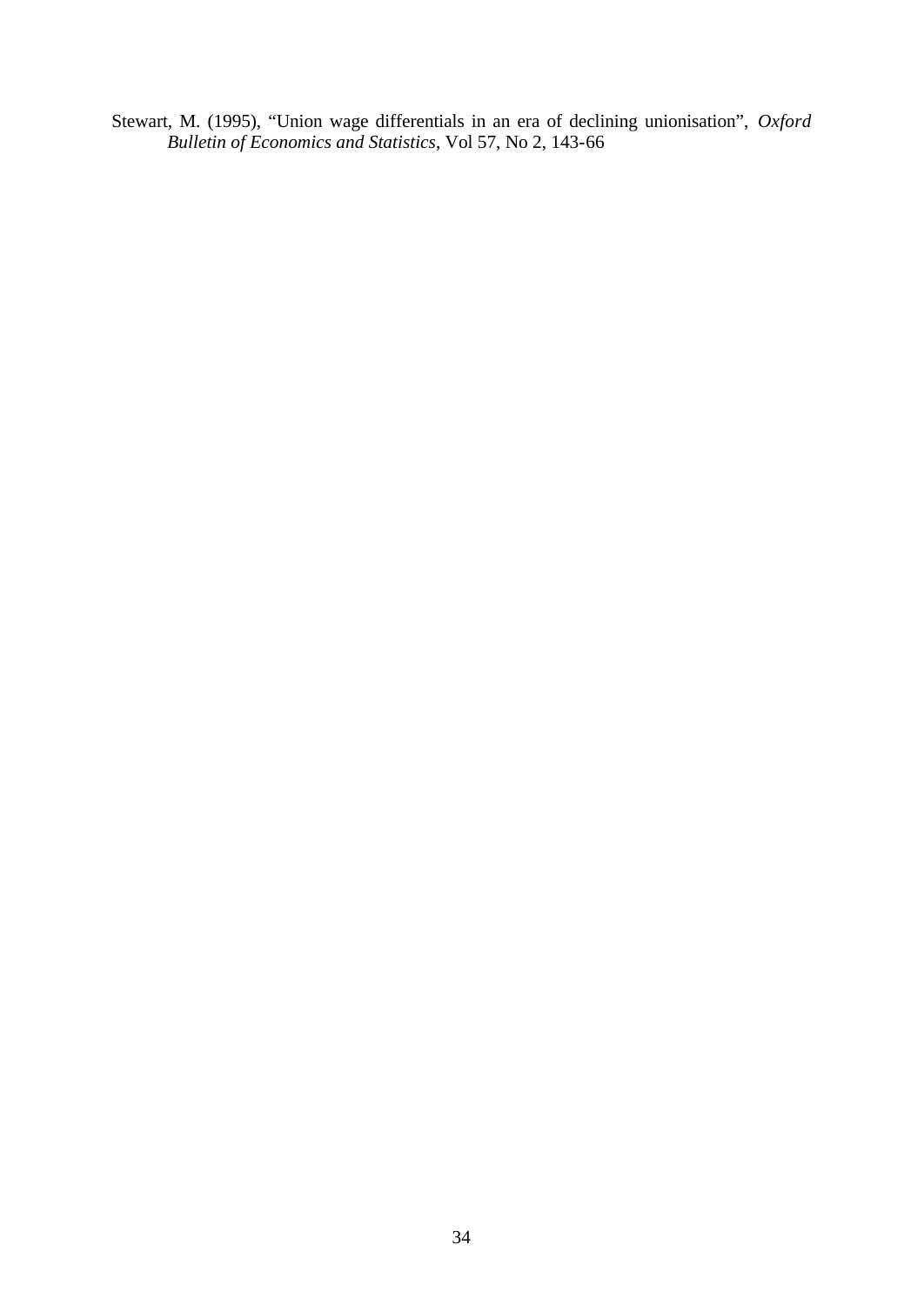# **Recent Discussion Papers from the 'Future of Trade Unions in Modern Britain' Programme**

#### **Centre for Economic Performance**

| 529 | H. Gray                                              | Family Friendly Working: What a Performance!<br>An Analysis of the Relationship between the<br>Availability of Family Friendly Policies and<br><b>Establishment Performance</b> | May 2002         |
|-----|------------------------------------------------------|---------------------------------------------------------------------------------------------------------------------------------------------------------------------------------|------------------|
| 525 | S. Fernie<br>H. Gray                                 | It's a Family Affair: the Effect of Union<br>Recognition and Human Resource Management<br>on the Provision of Equal Opportunities in the UK                                     | April 2002       |
| 515 | A. Bryson<br>R. Gomez<br>M. Gunderson<br>N. Meltz    | Youth Adult Differences in the Demand for<br>Unionization: Are American, British and<br>Canadian Workers That Different?                                                        | October 2001     |
| 512 | R. Gomez<br>M. Gunderson<br>N. Meltz                 | From 'Playstations' to 'Workstations': Youth<br>Preferences for Unionisation                                                                                                    | September 2001   |
| 504 | A. Charlwood                                         | Influences on Trade Union Organising<br><b>Effectiveness in Great Britain</b>                                                                                                   | August 2001      |
| 503 | D. Marsden<br>S. French<br>K. Kubo                   | Does Performance Pay De-Motivate and Does it<br>Matter?                                                                                                                         | August 2001      |
| 500 | Edited by<br>David Marsden<br>and Hugh<br>Stephenson | Labour Law and Social Insurance in the New<br>Economy: A Debate on the Supiot Report                                                                                            | <b>July 2001</b> |
| 498 | A. Charlwood                                         | Why Do Non-Union Employees Want to<br>Unionise? Evidence from Britain                                                                                                           | <b>June 2001</b> |
| 494 | A. Bryson                                            | Union Effeects on Managerial and Employee<br>Perceptions of Employee Relations in Britain                                                                                       | April 2001       |
| 493 | D. Metcalf                                           | British Unions: Dissolution or Resurgence<br>Revisited                                                                                                                          | April 2001       |

## **To order a discussion paper, please contact the Publications Unit Tel 020 7955 7673 Fax 020 7955 7595 Email info@cep.lse.ac.uk Web site http://cep.lse.ac.uk**